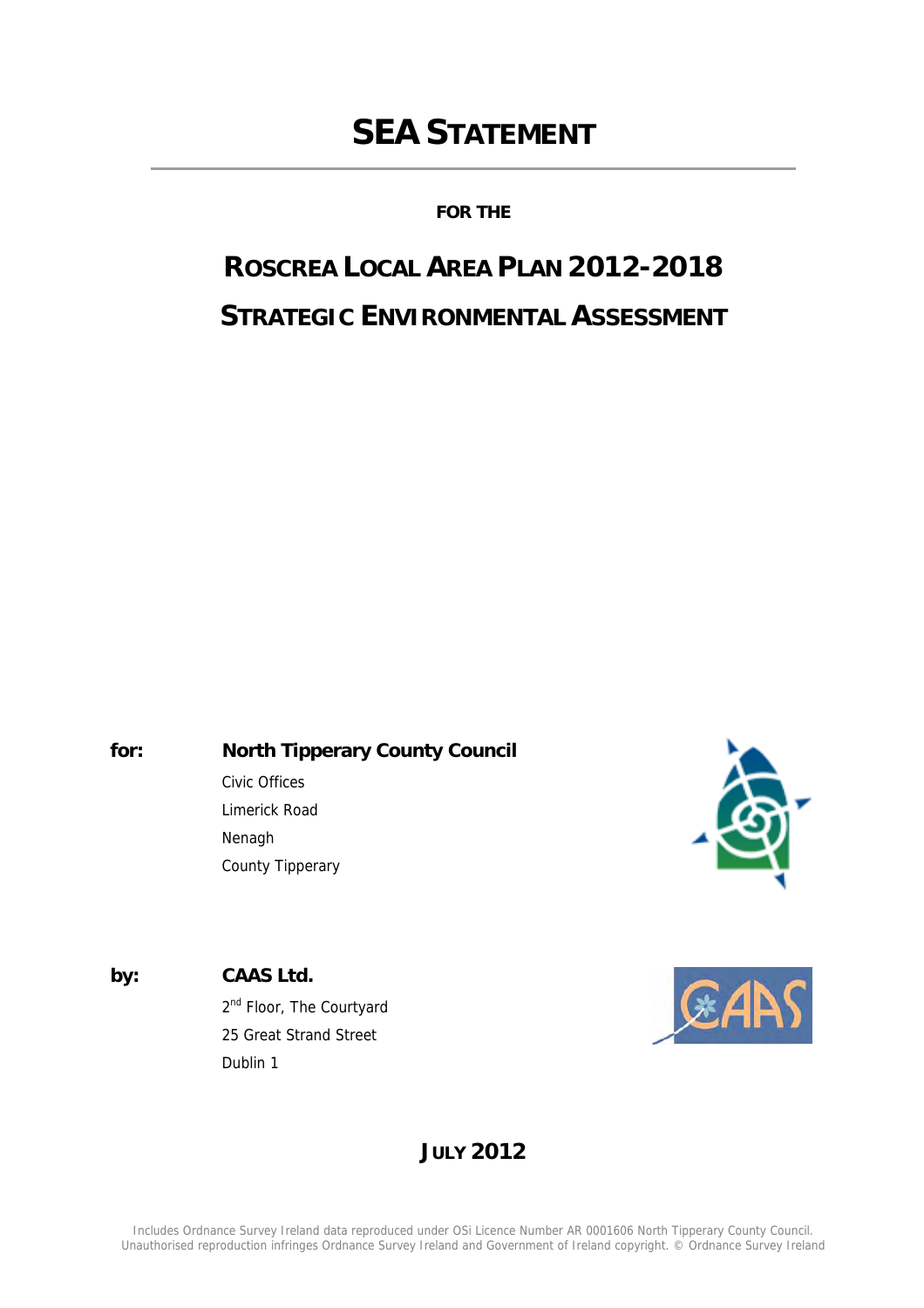### **Table of Contents**

| <b>Section 1</b>                |                                                                                     |  |
|---------------------------------|-------------------------------------------------------------------------------------|--|
| 1.1<br>1.2<br>1.3<br>1.4<br>1.5 |                                                                                     |  |
| <b>Section 2</b><br>Plan        | How Environmental Considerations were integrated into the Local Area<br>3           |  |
| 2.1<br>2.2<br>2.3<br>2.4        |                                                                                     |  |
| <b>Section 3</b>                | Environmental Report and Submissions & Observations 10                              |  |
| 3.1<br>3.2<br>3.3<br>3.4        |                                                                                     |  |
| <b>Section 4</b>                |                                                                                     |  |
| 4.1<br>4.2<br>4.1               | The Adopted Local Area Plan and Reasons for choosing the Plan in light of the other |  |
| <b>Section 5</b>                |                                                                                     |  |
| 5.1<br>5.2<br>5.3<br>5.4<br>5.5 |                                                                                     |  |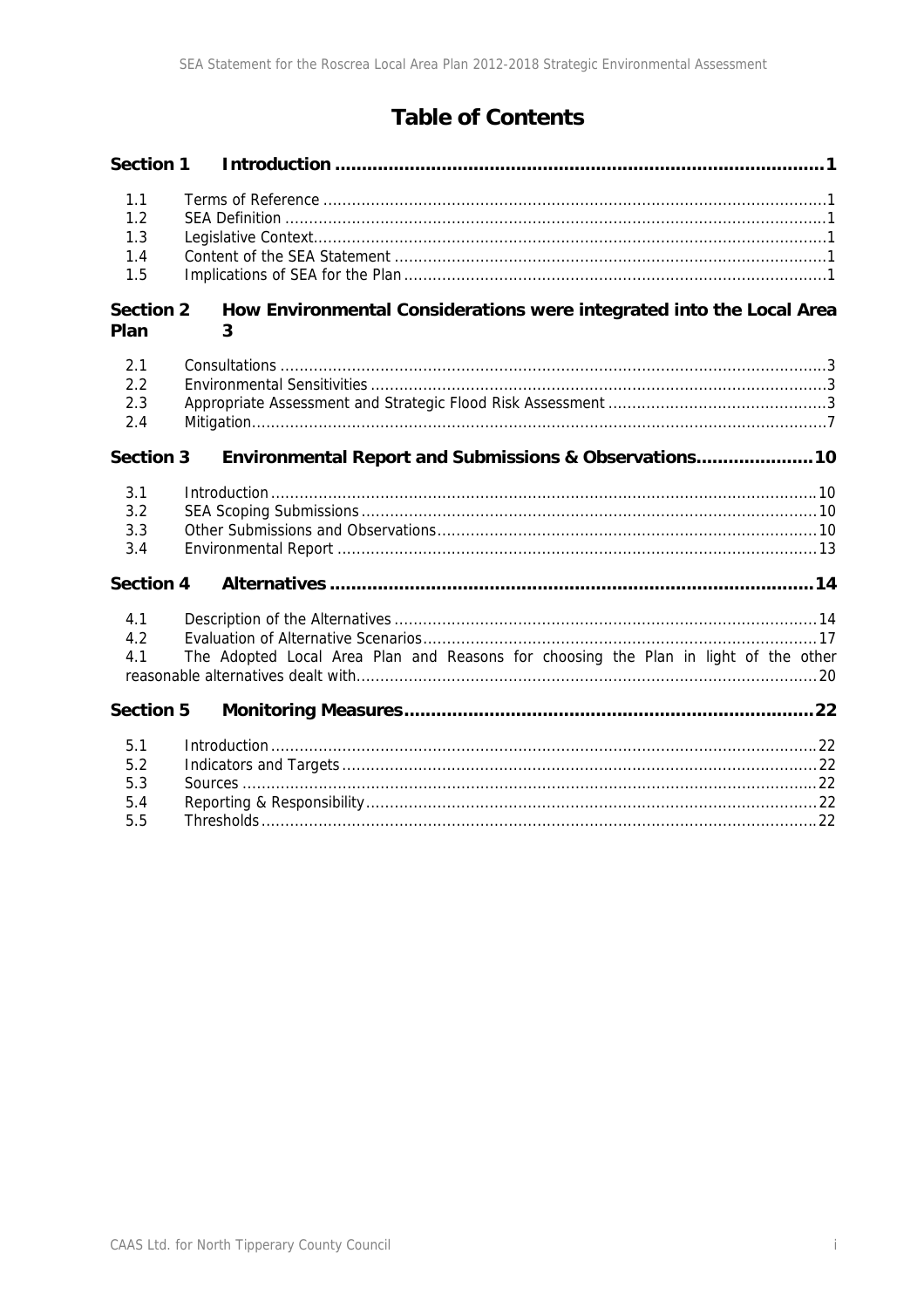## **Section 1 Introduction**

### **1.1 Terms of Reference**

This is the SEA Statement for the Roscrea Local Area Plan (LAP) 2012-2018 Strategic Environmental Assessment (SEA).

### **1.2 SEA Definition**

SEA is a systematic process of predicting and evaluating the likely environmental effects of implementing a plan, or other strategic action, in order to ensure that these effects are appropriately addressed at the earliest appropriate stage of decision-making on a par with economic and social considerations.

### **1.3 Legislative Context**

Directive 2001/42/EC of the European Parliament and of the Council, of 27 June 2001, on the assessment of the effects of certain plans and programmes on the environment, referred to hereafter as the SEA Directive, introduced the requirement that SEA be carried out on plans and programmes which are prepared for a number of sectors, including land use planning.

The SEA Directive was transposed into Irish Law through the European Communities (Environmental Assessment of Certain Plans and Programmes) Regulations 2004 (SI No. 435 of 2004) - as amended by European Communities (Environmental Assessment of Certain Plans and Programmes) (Amendment) Regulations 2011 (S.I. No. 200 of 2011) - and the Planning and Development (Strategic Environmental Assessment) Regulations 2004 (SI No. 436 of 2004) - as amended by Planning and Development (Strategic Environmental Assessment) (Amendment) Regulations 2011 (S.I. No. 201 of 2011).

The SEA Directive and the instruments transposing it into Irish Law require that after the adoption of a plan or programme, the plan or programme making authority make a Statement available to the public, the competent environmental authorities and, where relevant, neighbouring countries. This Statement is

referred to as an SEA Statement (DEHLG,  $2004$ <sup>1</sup>.

### **1.4 Content of the SEA Statement**

The SEA Statement is required to include information summarising:

- a) How environmental considerations have been integrated into the Plan,
- b) How
	- the environmental report,
	- submissions and observations made to the planning authority on the Plan and Environmental Report, and
	- any transboundary consultations [this is not relevant to this SEA] have been taken into account during the preparation of the Plan,
- c) The reasons for choosing the Plan, as adopted, in the light of the other reasonable alternatives dealt with, and
- d) The measures decided upon to monitor the significant environmental effects of implementation of the Plan.

### **1.5 Implications of SEA for the Plan**

The above legislation requires the review of the LAP to undergo SEA. The findings of the SEA were expressed in an Environmental Report which was submitted to the Elected Members alongside the Proposed Plan.

The Environmental Report was updated by way of Addenda (see Section 3) to take account of amendments to the Plan arising from submissions and observations as well as amendments which were made to the Plan. On the adoption of the Plan, the Addenda were used to update the original Environmental Report into a final Environmental Report which is available alongside the LAP.

<sup>1</sup> Department of the Environment, Heritage and Local Government (2004) Implementation of SEA Directive (2001/42/EC): Guidelines for Regional Authorities and Planning Authorities Dublin: Government of Ireland.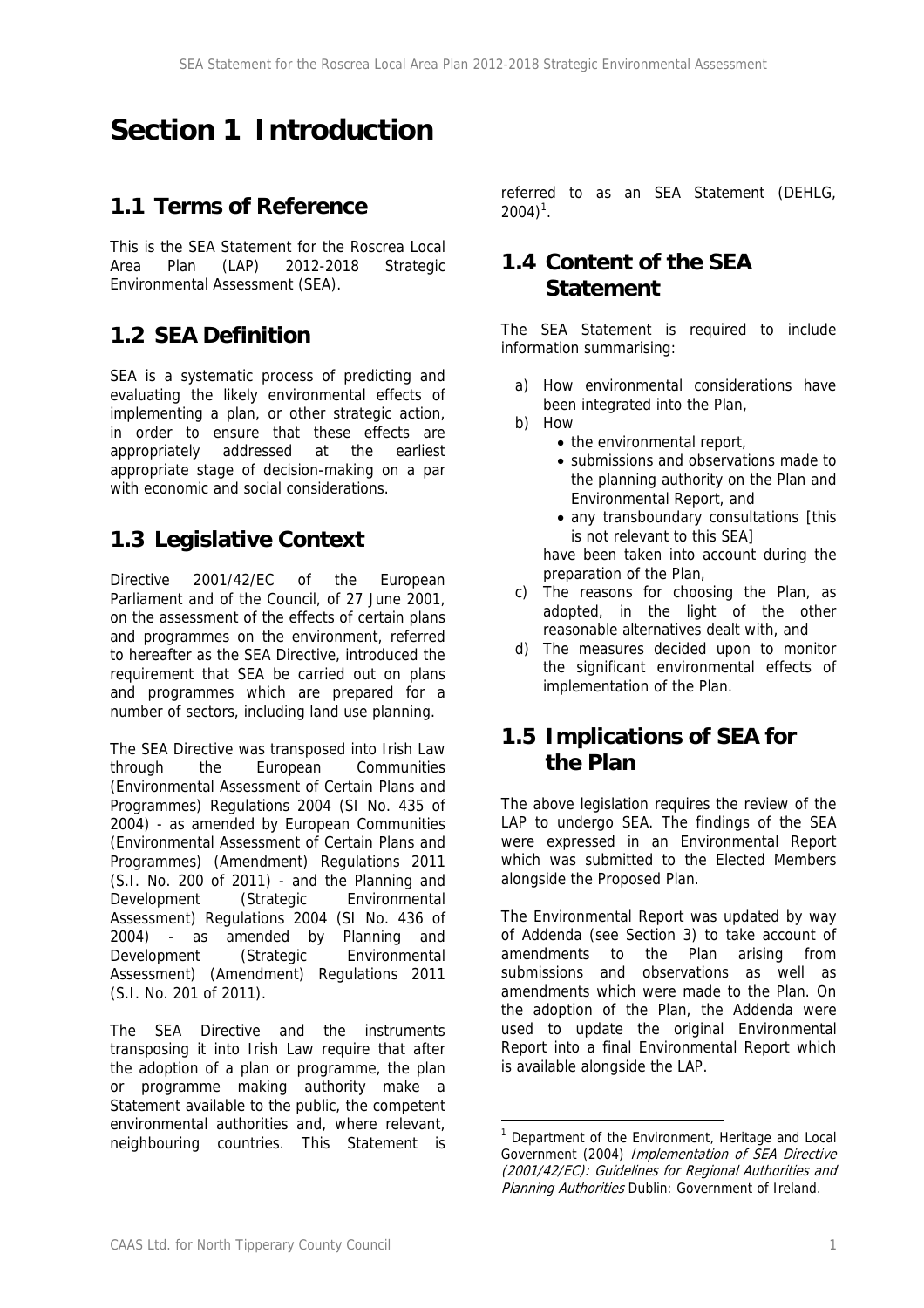At each stage of the process the Elected Members took into account the findings of the Environmental Report and/or the Addenda as appropriate. It is noted that the Addenda also considered issues which were relevant to the Appropriate Assessment that was undertaken on the Plan.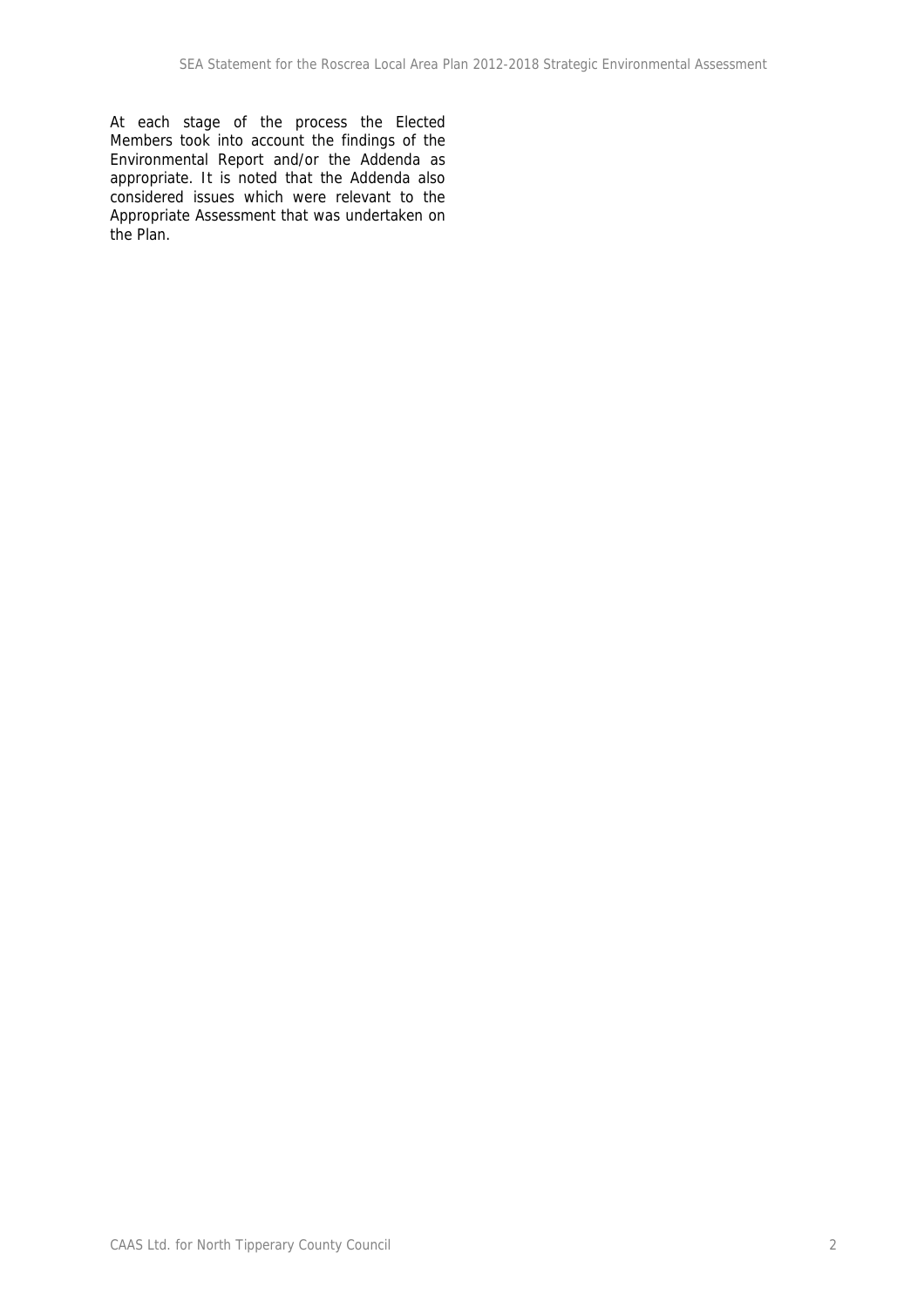## **Section 2 How Environmental Considerations were integrated into the Local Area Plan**

### **2.1 Consultations**

SEA scoping notices indicating that submissions or observations in relation to the scope and level of detail of the information to be included in the environmental report could be made to the Council were sent to the following:

- Environmental Protection Agency;
- Department of the Environment, Community and Local Government;
- Department of Agriculture, Fisheries and Food;
- Department of Communications, Energy and Natural Resources; and
- Department of Arts, Heritage and the Gaeltacht.

No written submissions were received however a meeting on the scope of the SEA was held with the Environmental Protection Agency on November 16, 2011 at which information and advice was provided.

In addition, submissions were made on both the Plan and the Environmental Report while they were on public display and on the Proposed Amendments and Addendum II to the Environmental Report while they were on public display. Further information on these is provided under Section 3.

### **2.2 Environmental Sensitivities**

### **2.2.1 Mapping and Early Communication**

Environmental considerations were integrated into the Plan before it was placed on public display.

Environmental sensitivities were mapped in order to identify which parts of the Plan area and surrounding areas would be most sensitive to development and would suffer the most adverse effects if growth was to be accommodated in those areas unmitigated.

Environmental considerations were communicated to the Elected Members throughout the Plan preparation process through the Environmental Report, through Addenda to the Environmental Report and through a presentation on the Environmental Report. The environmental consequences of recommendations contained in submissions and the environmental consequences of Proposed Amendments were communicated to the Elected Members thereby contributing towards mitigation by avoidance.

Sensitivities considered by the SEA for the LAP included the following:

- Designated ecological sites;
- Land cover:
- Soils, subsoils and geology;
- Water Framework Directive (WFD) Status for Surface and Ground Waters;
- WFD Register of Protected Areas;
- EPA River Water Quality Monitoring;
- GSI Aquifer Vulnerability and Productivity;
- Flooding;
- Waste **Water** Treatment Infrastructure/Capacity Needs;
- Drinking water supply;
- Drinking water quality;
- Archaeological Heritage;
- Architectural Heritage: and,
- Protected Views.

A number of these sensitivities are mapped on Figure 2.1 and Figure 2.2.

### **2.3 Appropriate Assessment and Strategic Flood Risk Assessment**

An Appropriate Assessment (AA) and Strategic Flood Risk Assessment (SFRA) have both been undertaken on the Plan.

The requirement for AA is provided under the EU Habitats Directive (Directive 1992/43/EEC). The requirement for SFRA is provided under 'The Planning System and Flood Risk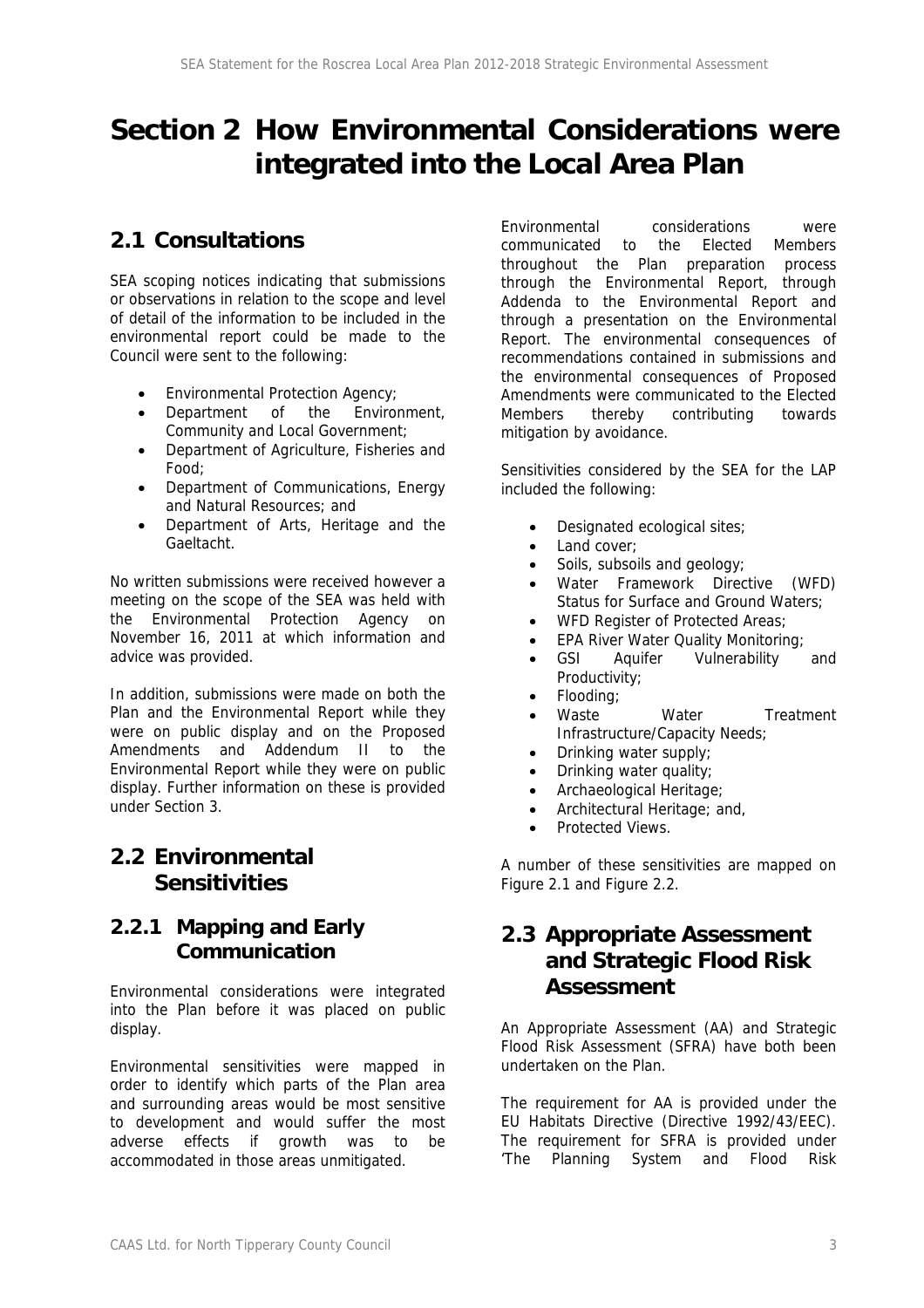Management Guidelines for Planning Authorities' (DEHLG, 2009).

The preparation of the Plan, SEA, AA & SFRA have taken place concurrently and the findings of the AA & SFRA have informed both the Plan and the SEA.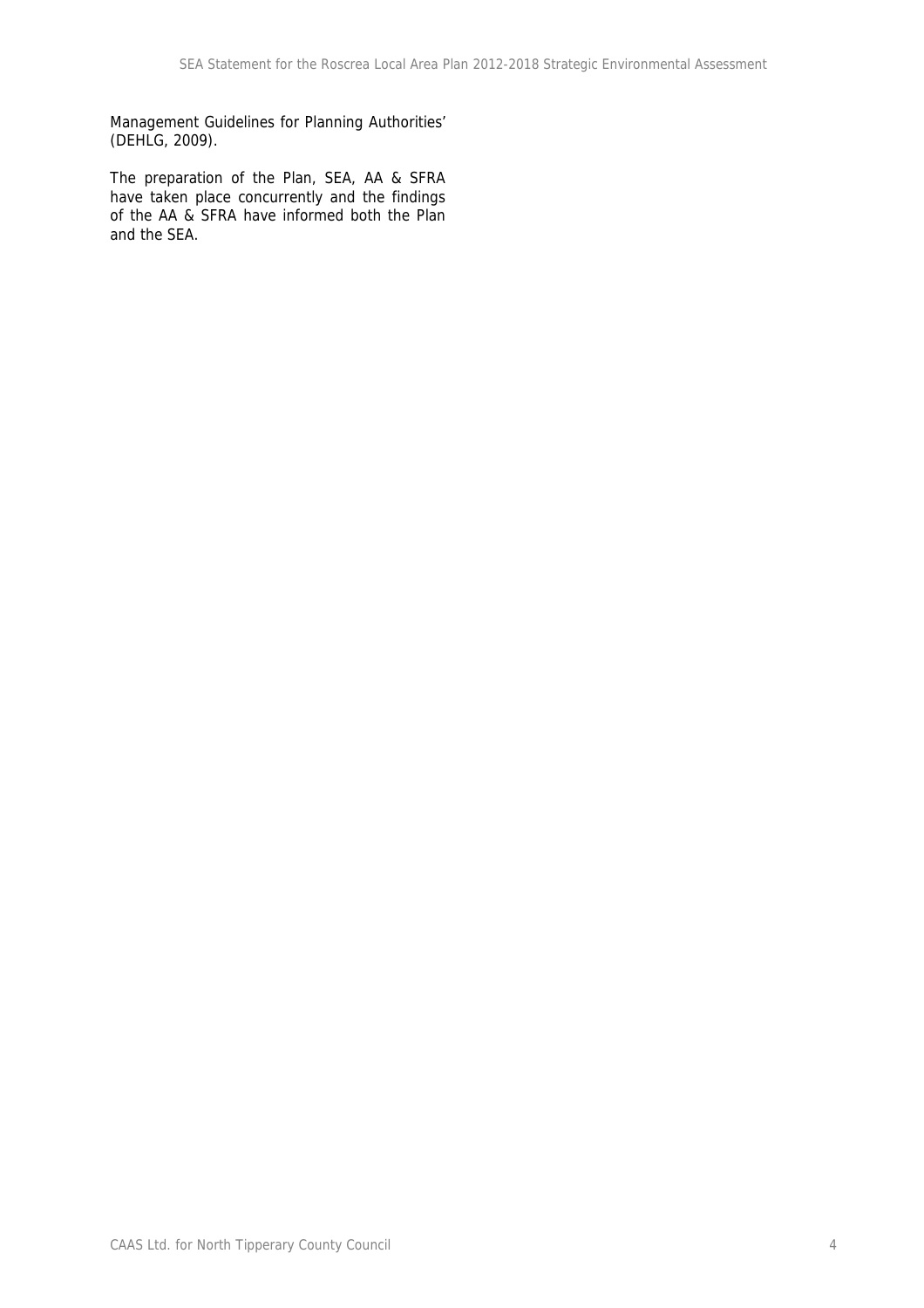

**Figure 2.1 Environmental Sensitivities (Set 1 of 2)**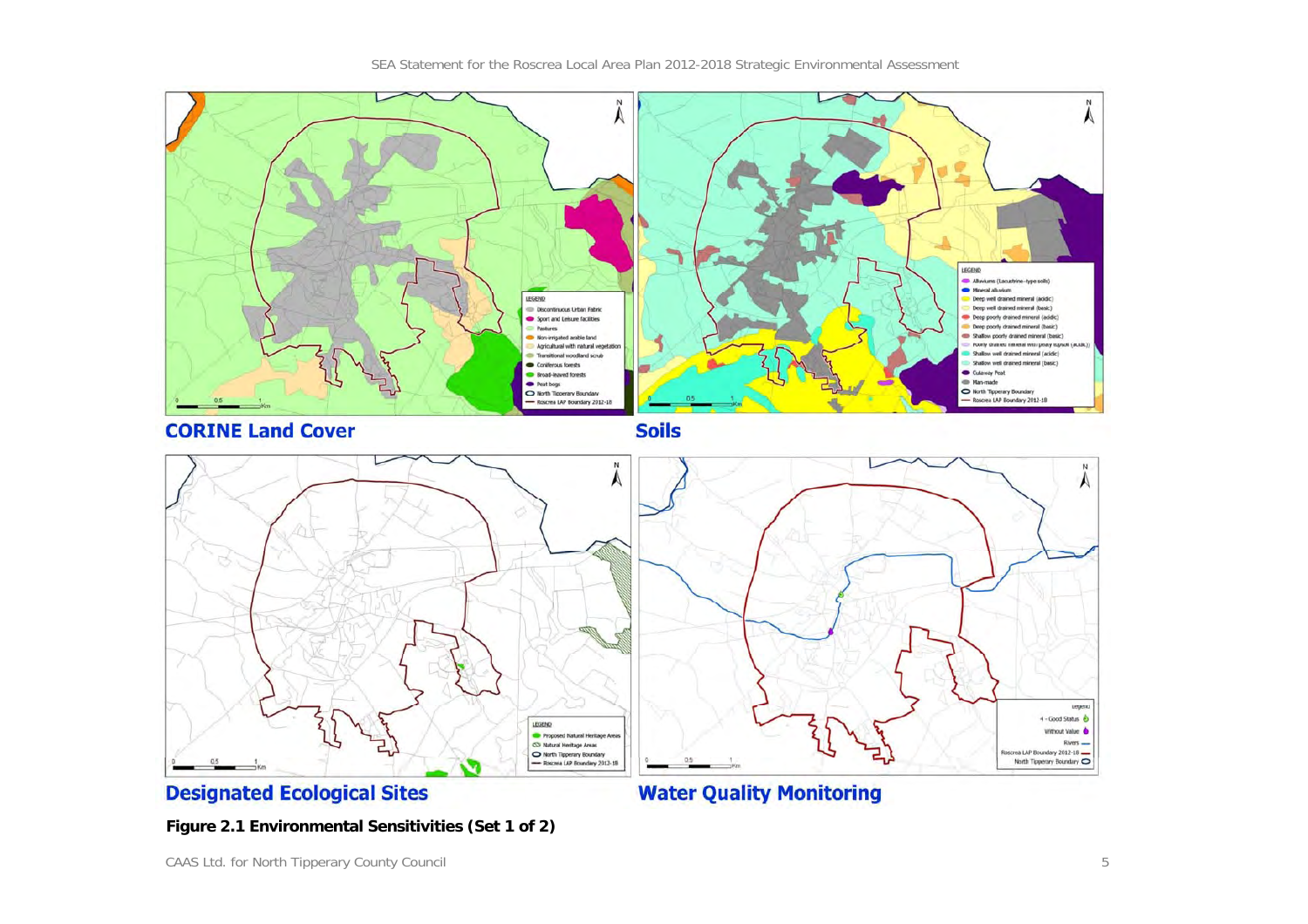SEA Statement for the Roscrea Local Area Plan 2012-2018 Strategic Environmental Assessment



**Figure 2.2 Environmental Sensitivities (Set 2 of 2)**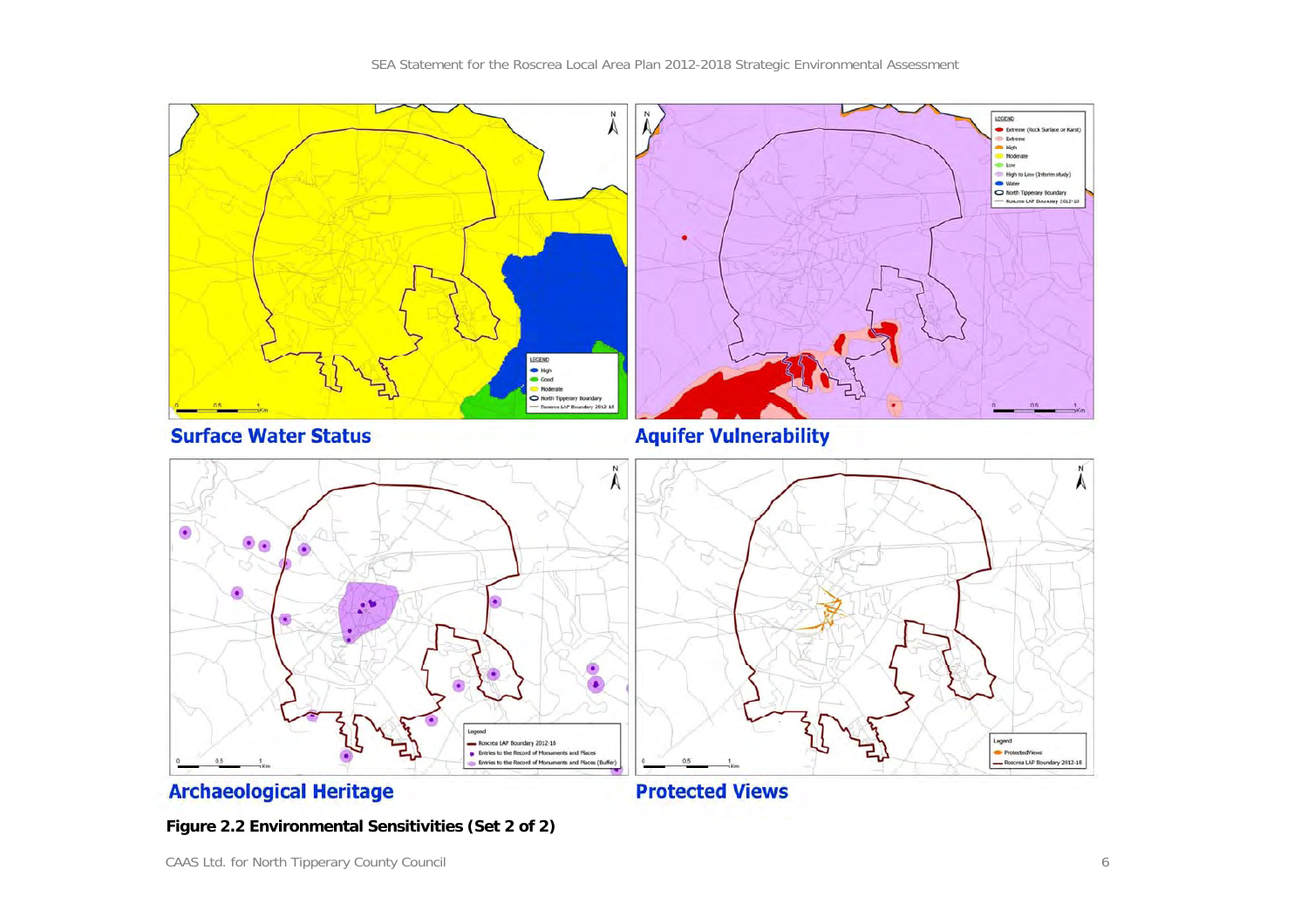### **2.4 Mitigation**

### **2.4.1 Introduction**

Mitigation measures are measures envisaged to prevent, reduce and, as fully as possible, offset any significant adverse impacts on the environment of implementing the Local Area Plan.

Likely significant beneficial effects of implementing the Plan have been and will be maximised and potential adverse effects have been and will be avoided, reduced or offset through:

- The consideration of alternatives for the Plan;
- The communication of environmental considerations throughout the process;
- Mitigation by County Development Plan Policies and Objectives; and,
- Mitigation by Local Area Plan Policies and Objectives.

### **2.4.2 Mitigation through Consideration of Alternatives**

A range of potential alternative scenarios for the LAP were identified at an early stage in the process and evaluated for their likely significant environmental effects

The environmental baseline and the Strategic Environmental Objectives were used in order to predict and evaluate the environmental effects of implementing the alternatives.

Communication of the findings of this evaluation helped the Plan-making team to make an informed choice as to which alternative was to be put before the Elected Members as the Proposed Plan.

Communication of this evaluation to the Elected Members through an earlier version of this report will helped them to make an informed choice with regard to the making of the Plan.

### **2.4.3 Mitigation through Communication of Environmental Considerations throughout the Process**

Environmental considerations were communicated to the Elected Members throughout the Plan preparation process through, inter alia, the Addenda to the Environmental Report. The environmental consequences of recommendations contained in submissions and the environmental consequences of Proposed Amendments were communicated to the Elected Members thereby enabling mitigation by avoidance.

### **2.4.4 Mitigation by County Development Plan Policies and Objectives**

### **2.4.4.1 Introduction**

The following sub-sections identify policies and objectives which are already in force through the North Tipperary County Development Plan (CDP) 2010 to 2016 (as varied) and which are envisaged to mitigate significant adverse effects on the environment of implementing the LAP.

The CDP was adopted in July 2010 and underwent a process of SEA which allowed for the integration of environmental considerations into the Plan, including the policies and objectives which are listed in the following subsections.

The SEA recommended that the following measure was inserted into the Local Area Plan as a policy or objective and it was inserted as Policy INT1:

### **SEA & AA Mitigation**

Development shall comply, as appropriate and relevant, with North Tipperary County Development Plan 2010-2016 policies and objectives which are identified in Section 9 of the SEA Environmental Report that accompanies this Roscrea Local Area Plan 2012-2018. These measures were integrated into the CDP which was subject to its own SEA and AA.

On adoption of a new County Development Plan, this Local Area Plan – and this measure in particular – shall be amended in order to take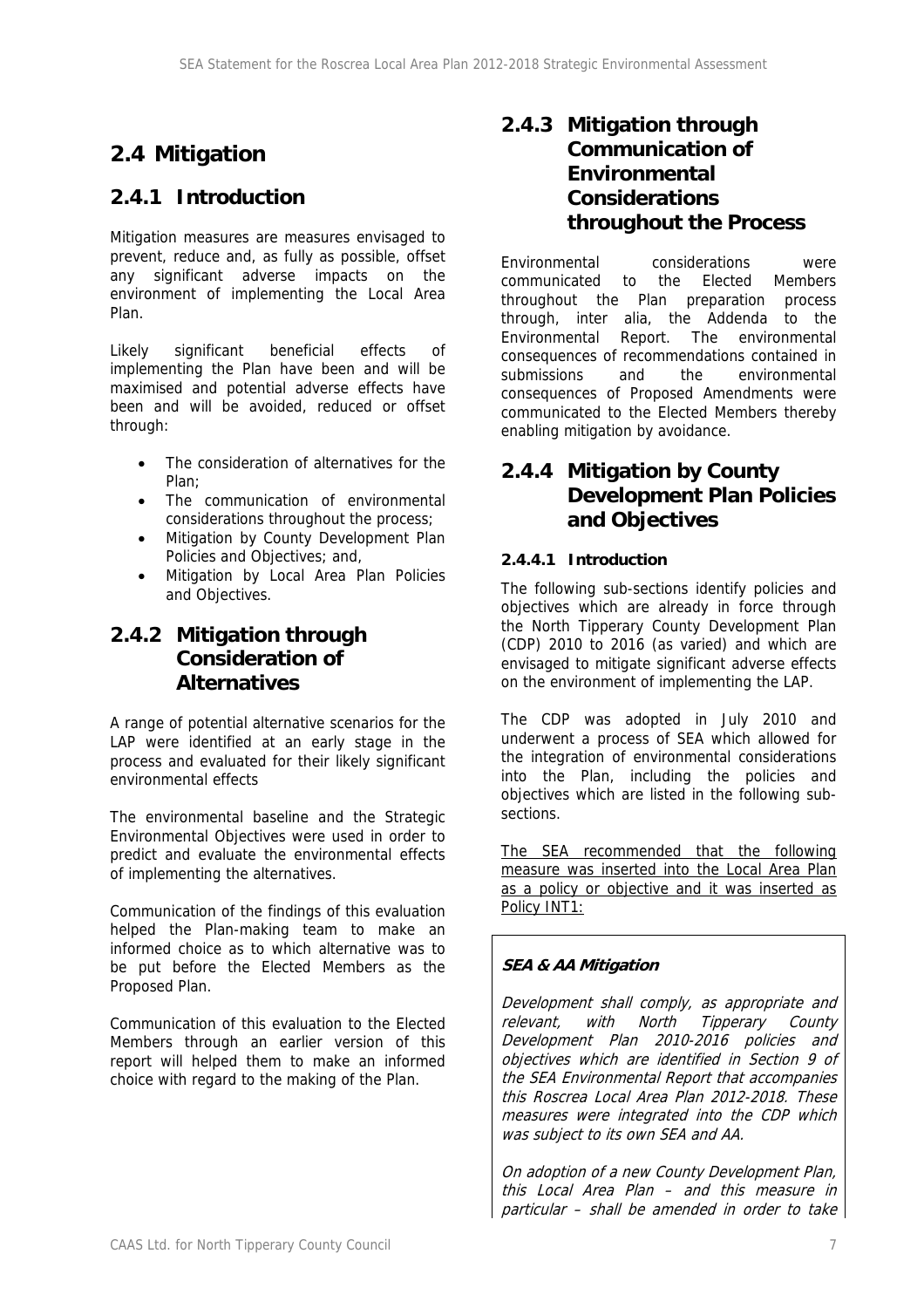account of changes to the aforementioned policies and objectives.

Note that the measures listed below generally benefit multiple environmental components i.e. a measure providing for the protection of surface water resources could beneficially impact upon the protection of biodiversity, flora and fauna, drinking water resources, human health and provision of appropriate waste water treatment infrastructure.

### **2.4.4.2 Biodiversity and Flora and Fauna (Protected Sites and Species)**

CDP Policies ENV 1, HERT 29, HERT 29a & HERT 30

CDP Specific Objective BNH19

#### **2.4.4.3 Biodiversity and Flora and Fauna (Ecological Connectivity and Non Protected Sites)**

CDP Policies ENV 14, ENV 15, ENV 16, HERT 30 & HERT 31

CDP Specific Objective BNH18

### **2.4.4.4 Human Health**

CDP Policies ENV 40, ENV 41, ENV 42 & ENV 43

CDP Specific Objectives EV46, EV47 & EV48

Also see measures related to water quality, flooding, waste water treatment and drinking water supply and quality.

#### **2.4.4.5 Sustainable Reuse of Brownfield Lands**

CDP Policies HERT 1, HERT 6 & HERT 7

CDP Specific Objectives BHN5, BHN6, BHN7, BNH8 & E10

### **2.4.4.6 Water Quality Protection**

CDP Policies ENV 5, ENV 6 & ENV 7

CDP Specific Objectives EV1, EV2 EV3 & EV6

### **2.4.4.7 Flooding**

CDP Policies ENV 11, ENV 12, ENV 18, ENV 19, ENV 19a, SERV 8 & SERV 9

CDP Specific Objectives EV14, EV16 & EV17

#### **2.4.4.8 Waste Water**

CDP Policies ENV 8, ENV8a, ENV 9, ENV 10, SERV 1, SERV 2, SERV 3, SERV 4, SERV 10, SERV 11, SERV 12 & SERV 13

CDP Specific Objectives EV11, INF33, INF34, INF35 & INF37

### **2.4.4.9 Drinking Water Supply and Quality**

CDP Policies SERV 1, SERV 2, SERV 3, SERV 4, SERV 5, SERV 6, SERV 6(a) & SERV 7

CDP Specific Objectives INF32 & INF33

#### **2.4.4.10 Greenhouse Gas Emissions/ Car Dependency**

CDP Policies TRANS 2, TRANS 14, TRANS 15, TRANS 16, SERV 15, SERV 16, SERV 17, SERV 21, SERV 22, SERV 23, SERV 24, SERV 24a, SERV 25, SERV 26 & SERV 27

CDP Specific Objectives INF1, INF4, INF5, INF7, INF25, INF26, INF38, INF39 INF40, INF41, INF42, INF44 & INF43

### **2.4.4.11 Archaeological Heritage**

CDP Policies HERT 26, HERT 22 & HERT 25

### **2.4.4.12 Architectural Heritage**

CDP Policies HERT 20, HERT 21, HERT 22, HERT 23, HERT 24 & HERT 25

CDP Specific Objectives BHN11, BHN12, BHN13 & BHN14

### **2.4.4.13 Landscape**

CDP Policies ENV 2, ENV 3 & ENV 4

### **2.4.5 Mitigation by Local Area Plan Policies and Objectives**

The following additional policies and objectives have been integrated into the Local Area Plan. These measures will also mitigate the effects of implementing the Plan:

### **2.4.5.1 Water Protection**

LAP Strategic Objective 6:

To ensure that the water quality of the Bunow River and its tributaries, groundwater and public sources of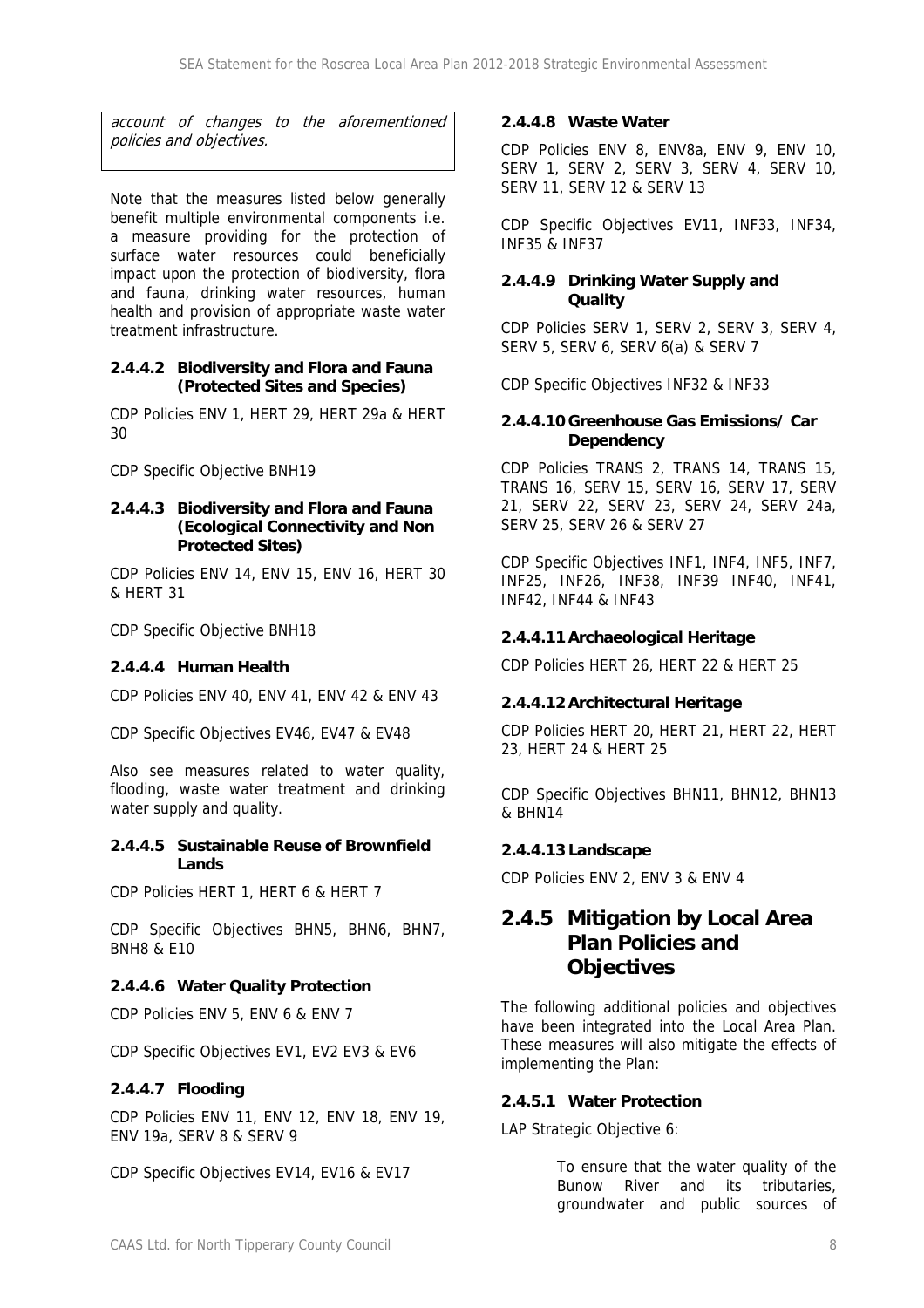drinking water are improved and protected from pollution.

### **2.4.5.2 Water Services**

LAP Strategic Objective 5:

To ensure that waste water infrastructure meets requirements set out European and national legislation, is of the highest environmental standard and meets the development needs of the town.

LAP Policy INF1 c):

Ensure that development proposals provide adequate water and wastewater infrastructure to facilitate the proposed development, and that will contribute to an improved water/wastewater infrastructure.

LAP Strategic Objective INF1:

It is the objective of the Council to ensure that the public water supply complies with the Drinking Water Regulations, 2007.

### **2.4.5.3 Flooding**

LAP Policy BNE3:

It is the policy of the Council to implement a sequential approach to the assessment of development in area of Flood Risk. Development shall not be permitted, unless it is demonstrated that the development satisfies the justification test as outlined in The Planning System and Flood Risk Management – Guidelines for Planning Authorities, 2009. The Council will require proposals, on a site specific basis and where deemed necessary, to be accompanied by a Flood Impact Assessment to enable the Council make a full determination of the risk of development proposals.

LAP Objective BNE2:

It is an objective of the Council to implement the Floods Directive at a local level, and to have regard to the 'Preliminary Flood Risk Assessment' (PFRA) and the 'Catchment-based Flood Risk Assessment and Management' (CFRAM) when these documents are finalised.

### LAP Policy INF4:

It is the policy of the Council to require storm water retention facilities for all new developments and to incorporate design solutions which provide for collection and recycling of surface water in accordance with the Sustainable Urban Drainage Systems (SUDS).

### **2.4.5.4 Landscape**

LAP Policy BNE1:

It is the policy of the Council to protect the views and prospects of special amenity value or special interest, specifically those listed below. List of Views for Protection:

1. Views into and out of the Architectural Conservation Areas.

2. View from Main Street towards Round **Tower** 

3. View from Castle Street towards St. Cronan's Church

4. View form Main Street down Castle **Street** 

5. View from The Mall towards Sacred Heart Convent

6. View from Carroll's Row towards Franciscan Friary

7. View of Damer House from The Mall

8. View of Roscrea Castle from Rosemount

9. View of Damer House from Goal Road

10. View of Damer House from The Mall

11. View of Glebe House from The Mall

12. View of St. Cronan's Church from Carroll's Row

13. View of The Malting from Ballyhall

14. View of the Malting from The Mall

15. View looking up Abbey Street

16. View looking up Church Street towards St. Cronan's Church

### **2.4.5.5 Waste Management**

Objective INF3:

It is an objective of the Council, subject to available resources, to implement the provisions of the Waste Management Plan of the Midlands Region, 2005-2010 and any up-dated plan as may apply to Roscrea.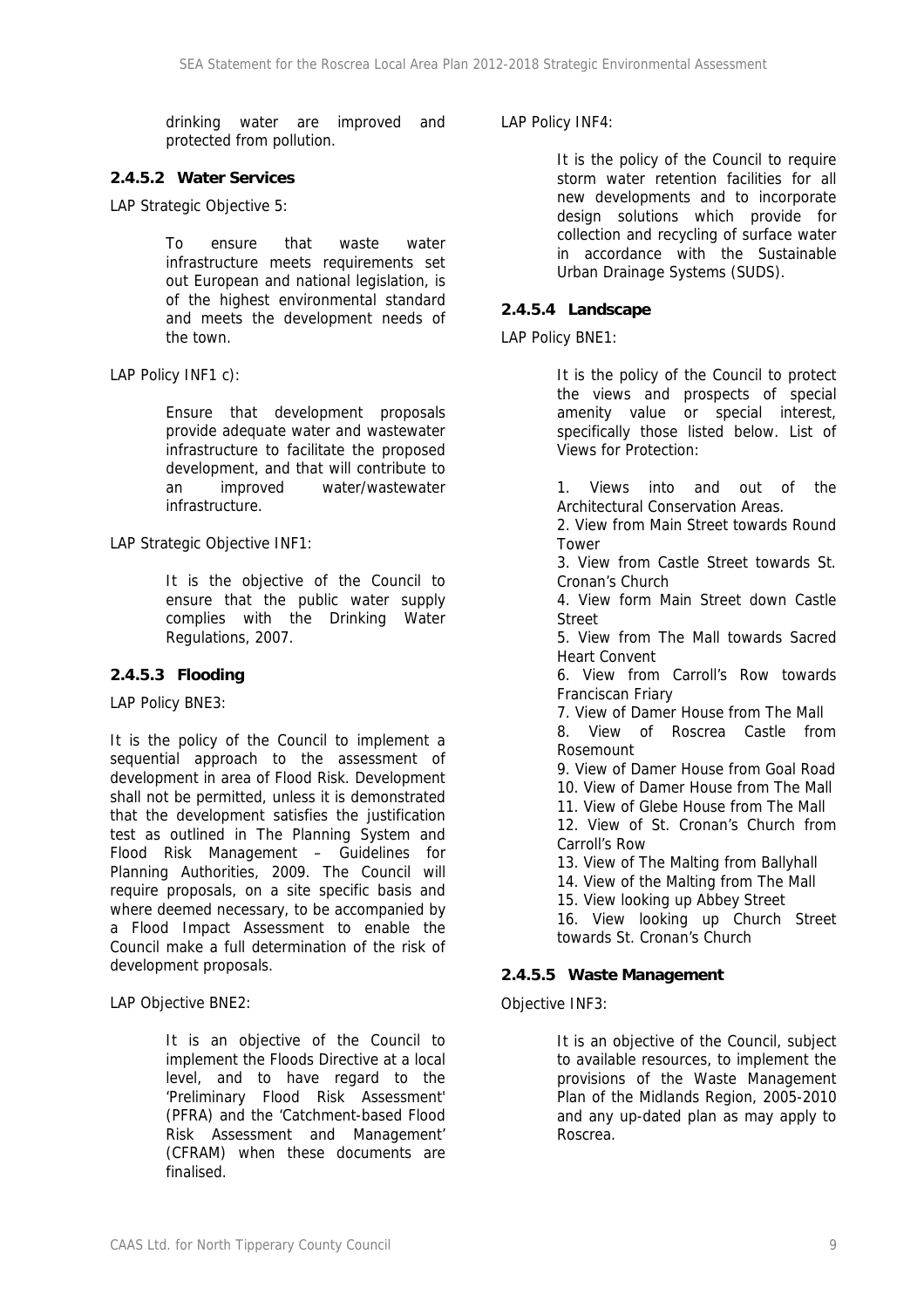## **Section 3 Environmental Report and Submissions & Observations**

### **3.1 Introduction**

This section details how both the Environmental Report and submissions and observations made to the planning authority on the Environmental Report and SEA process have been taken into account during the preparation of the Plan.

### **3.2 SEA Scoping Submissions**

As noted under Section 2.1, no written submissions were received however a meeting on the scope of the SEA was held with the Environmental Protection Agency on November 16, 2011 at which information and advice was provided. This advice included that which was provided formally as part of the EPA's submissions later in the process.

### **3.3 Other Submissions and Observations**

The EPA made 2 submissions during the SEA/LAP process - one on the Plan and Environmental Report and one on the Proposed Amendments and Addendum II to the SEA. The information contained in these submissions was taken into account by the SEA as well as the Appropriate Assessment which was undertaken for the Plan.

The EPA submission on the Proposed Amendments and Addendum II to the SEA included advice and guidance but did not result in changes being made to the SEA. The EPA submission on the Plan and Environmental Report resulted in the following updates being made to the SEA Environmental Report:

A. To insert the following text into Section 2.1 of the Non-Technical Summary.

The Vision contained in the Plan is as follows:

In the year 2020 Roscrea will be a vibrant community comprising a high quality and safe physical environment; affordable housing to serve the needs of a growing and diverse population; a balanced range of enterprises

including shops and services; excellent educational, recreation, tourism and citizen support facilities; with a strong community spirit which binds together longstanding residents and newcomers. Roscrea will benefit greatly from tourism and will be recognised nationally as a town of heritage value.

The Strategic Objectives contained in the Plan are as follows:

- Strategic Objective 1: To ensure that residential development is promoted within the town in line with residential targets of the Mid-West Regional Planning Guidelines to increase the critical mass of the town and to cater for the needs of future residents.
- Strategic Objective 2: To ensure balanced spatial residential growth in Roscrea, whereby residential developments create communities which have access to key social, educational and community facilities.
- Strategic Objective 3: To promote the strategic advantages of Roscrea as a location for investment and employment generation and to identify appropriate lands for industrial, enterprise, office and retail uses.
- Strategic Objective 4: To regenerate the Town Centre of Roscrea, to ensure it is a centre which is viable and vibrant by enhancing and promoting retail, business and other service provision.
- Strategic Objective 5: To ensure that waste water infrastructure meets requirements set out European and national legislation, is of the highest environmental standard and meets the development needs of the town.
- Strategic Objective 6: To ensure that the water quality of the Bunow River and its tributaries, groundwater and public sources of drinking water are improved and protected from pollution.
- Strategic Objective 7: To conserve and enhance the built heritage of Roscrea Town and to adopt a positive approach towards development to enhance, preserve, re-use or increase the accessibility of such features.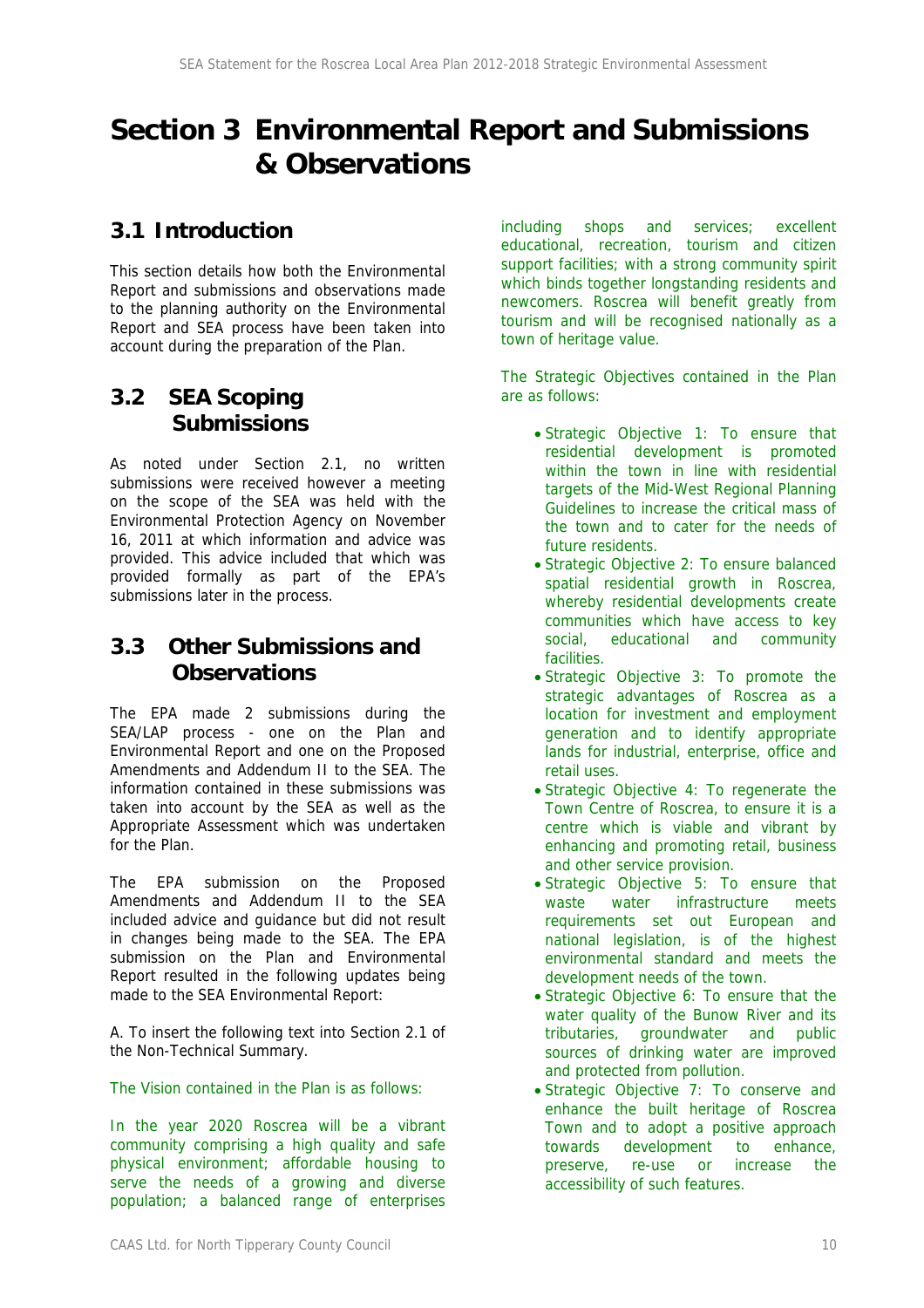- Strategic Objective 8: To protect and enhance the natural heritage and open spaces of the Town, while facilitating appropriate development to increase the accessibility and enjoyment of all residents
- Strategic Objective 9: To protect and support strategic infrastructure in the town including the national road network and the Railway Station and to promote sustainable transport patterns in accordance with Smarter Travel – a Sustainable Transport Future: a new Transport Policy for Ireland 2009-2020.
- Strategic Objective 10: To implement the National Climate Change Strategy, 2007- 2012 at a local level, by promoting of the use of renewable technologies, energy efficiency in developments and effective waste management.

B. To insert the following text into Section 2.2 of the Non-Technical Summary.

#### **River Basin Management Plans**

For the purpose of implementing the Water Framework Directive, Ireland has been divided into eight river basin districts (RBDs) or areas of land that are drained by a large river or number of rivers and the adjacent estuarine / coastal areas. The management of water resources is undertaken on the basis of these river basin districts. Local Authorities located within the Shannon International RBD and the South Eastern RBD - including North Tipperary County Council - have prepared River Basin Management Plans and Programmes of Measures for these Districts. The Plans identifies the status of water bodies within the RBDs and provide objectives in order to implement the requirements of the WFD.

### **Draft Mid-West Area Strategic Plan**

The four Local Authorities in the Mid-West Region, which includes Limerick City Council (as lead), Clare County Council, Limerick County Council and North Tipperary County Council and working with the Mid-West Regional Authority, has prepared a Draft Mid-West Area Strategic Plan (MWASP) which examines the future for the Mid-West Region. The MWASP is a strategy to facilitate a regional population of 500,000 that has been set in a 20 year time frame. An outcome of the strategy is a requirement for a significant public transport investment requirement, excluding the cost of land, buses or locomotives. The Strategy also outlines the

strategic requirement for a series of road projects, both National and Non-National, to help achieve better competitiveness for the region.

C. To amend Section 1.1 of the SEA ER as follows:

... and amended by the Planning and Development (Strategic Environmental Assessment) (Amendment) Regulations 2010 (SI No. 201 of  $201\theta$ 1).

D. To insert the following into Section 3.4.7 of the SEA ER:

Catchment Flood Risk Assessment and Management Studies (CFRAMS) are being undertaken for the Shannon and South Eastern River Basin Districts. The outcomes of these studies will be integrated into the Plan as relevant and appropriate.

E. To update Figure 3.9 in the SEA ER to show the most recent water quality data from the EPA (below) and to state in Section 3.4.4.1 that the Bunow River in Roscrea was recorded as being of good quality (Q4) in 2011.

F. To replace Section 4.2.1.4 of the SEA ER with:

### **4.1.2.4 National Biodiversity Plan 2011**

The preparation and implementation of Ireland's 2nd National Biodiversity Plan 2011 'Actions for Biodiversity 2011 – 2016' complies with an obligation under the UN Convention on Biological Diversity. The Plan has been developed in line with the EU and International Biodiversity strategies and policies.

The measures Ireland will take are presented as 102 actions under a series of 7 Strategic Objectives. Some of the actions within the plan are continuing elements of existing work and many are requirements under existing EU Directives. The objectives cover the conservation of biodiversity in the wider countryside and in the marine environment, both within and outside protected areas; the mainstreaming of biodiversity across the decision making process in the State; the strengthening of the knowledge base on biodiversity; increasing public awareness and participation; and Ireland's contribution to international biodiversity issues, including North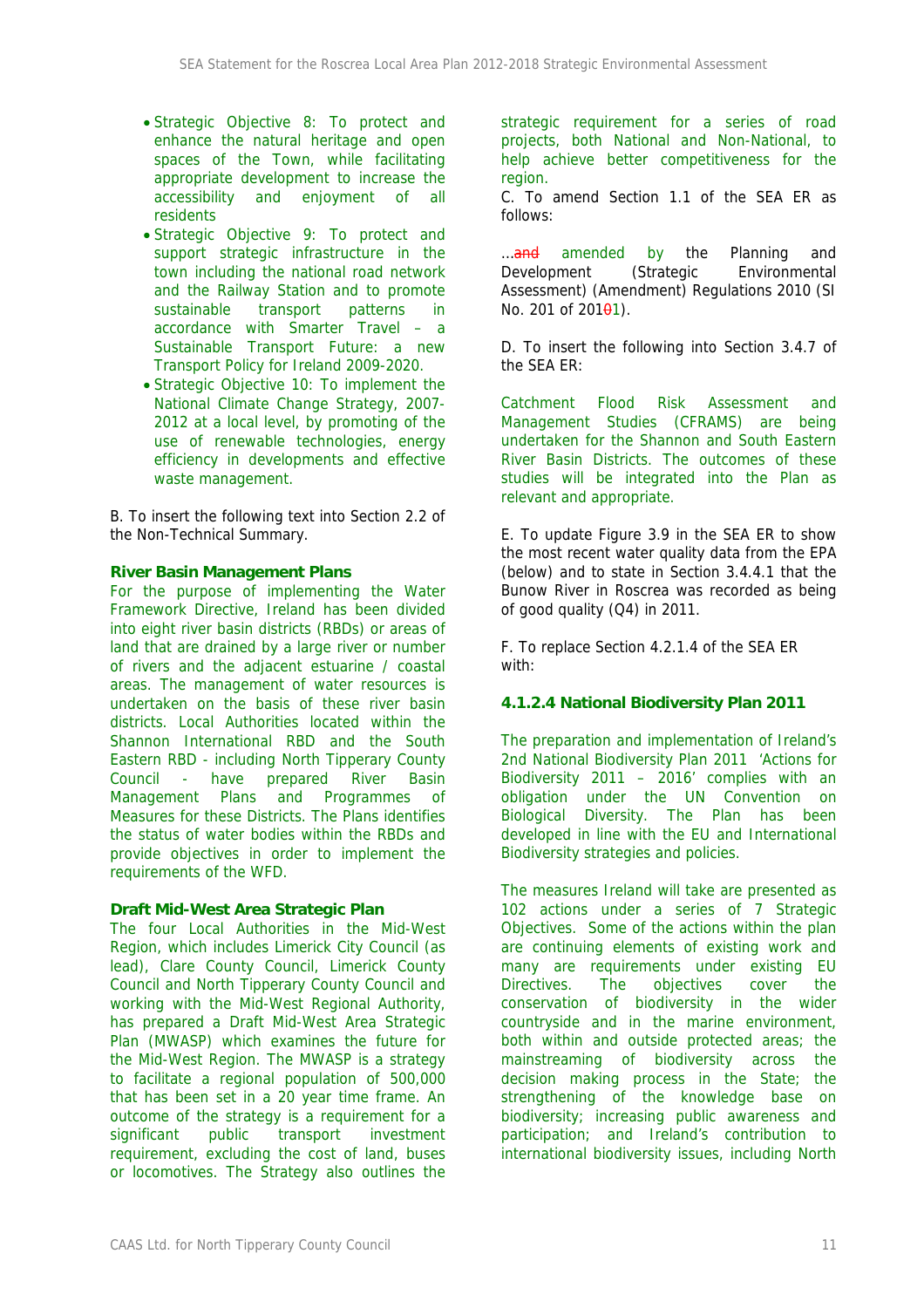South co-ordination on issues of common interest.

G. To insert the following text into Section 5.3 of the Draft ER:

The Strategic Objectives contained in the Proposed Plan are as follows:

- Strategic Objective 1: To ensure that residential development is promoted within the town in line with residential targets of the Mid-West Regional Planning Guidelines to increase the critical mass of the town and to cater for the needs of future residents.
- Strategic Objective 2: To ensure balanced spatial residential growth in Roscrea, whereby residential developments create communities which have access to key social, educational and community facilities.
- Strategic Objective 3: To promote the strategic advantages of Roscrea as a location for investment and employment generation and to identify appropriate lands for industrial, enterprise, office and retail uses.
- Strategic Objective 4: To regenerate the Town Centre of Roscrea, to ensure it is a centre which is viable and vibrant by enhancing and promoting retail, business and other service provision.
- Strategic Objective 5: To ensure that waste water infrastructure meets requirements set out European and national legislation, is of the highest environmental standard and meets the development needs of the town.
- Strategic Objective 6: To ensure that the water quality of the Bunow River and its tributaries, groundwater and public sources of drinking water are improved and protected from pollution.
- Strategic Objective 7: To conserve and enhance the built heritage of Roscrea Town and to adopt a positive approach towards development to enhance, preserve, re-use or increase the accessibility of such features.
- Strategic Objective 8: To protect and enhance the natural heritage and open spaces of the Town, while facilitating appropriate development to increase the accessibility and enjoyment of all residents
- Strategic Objective 9: To protect and support strategic infrastructure in the town including the national road network and the Railway Station and to promote sustainable transport patterns in accordance with Smarter Travel – a Sustainable Transport Future: a new Transport Policy for Ireland 2009-2020.
- Strategic Objective 10: To implement the National Climate Change Strategy, 2007- 2012 at a local level, by promoting of the use of renewable technologies, energy efficiency in developments and effective waste management.

H. To insert the following text into Section 5.4 of the Draft ER:

### **River Basin Management Plans**

For the purpose of implementing the Water Framework Directive, Ireland has been divided into eight river basin districts (RBDs) or areas of land that are drained by a large river or number of rivers and the adjacent estuarine / coastal areas. The management of water resources is undertaken on the basis of these river basin districts. Local Authorities located within the Shannon International RBD and the South Eastern RBD - including North Tipperary County Council - have prepared River Basin Management Plans and Programmes of Measures for these Districts. The Plans identifies the status of water bodies within the RBDs and provide objectives in order to implement the requirements of the WFD.

#### **Draft Mid-West Area Strategic Plan**

The four Local Authorities in the Mid-West Region, which includes Limerick City Council (as lead), Clare County Council, Limerick County Council and North Tipperary County Council and working with the Mid-West Regional Authority, has prepared a Draft Mid-West Area Strategic Plan (MWASP) which examines the future for the Mid-West Region.

The MWASP is a strategy to facilitate a regional population of 500,000 that has been set in a 20 year time frame. An outcome of the strategy is a requirement for a significant public transport investment requirement, excluding the cost of land, buses or locomotives. The Strategy also outlines the strategic requirement for a series of road projects, both National and Non-National, to help achieve better competitiveness for the region.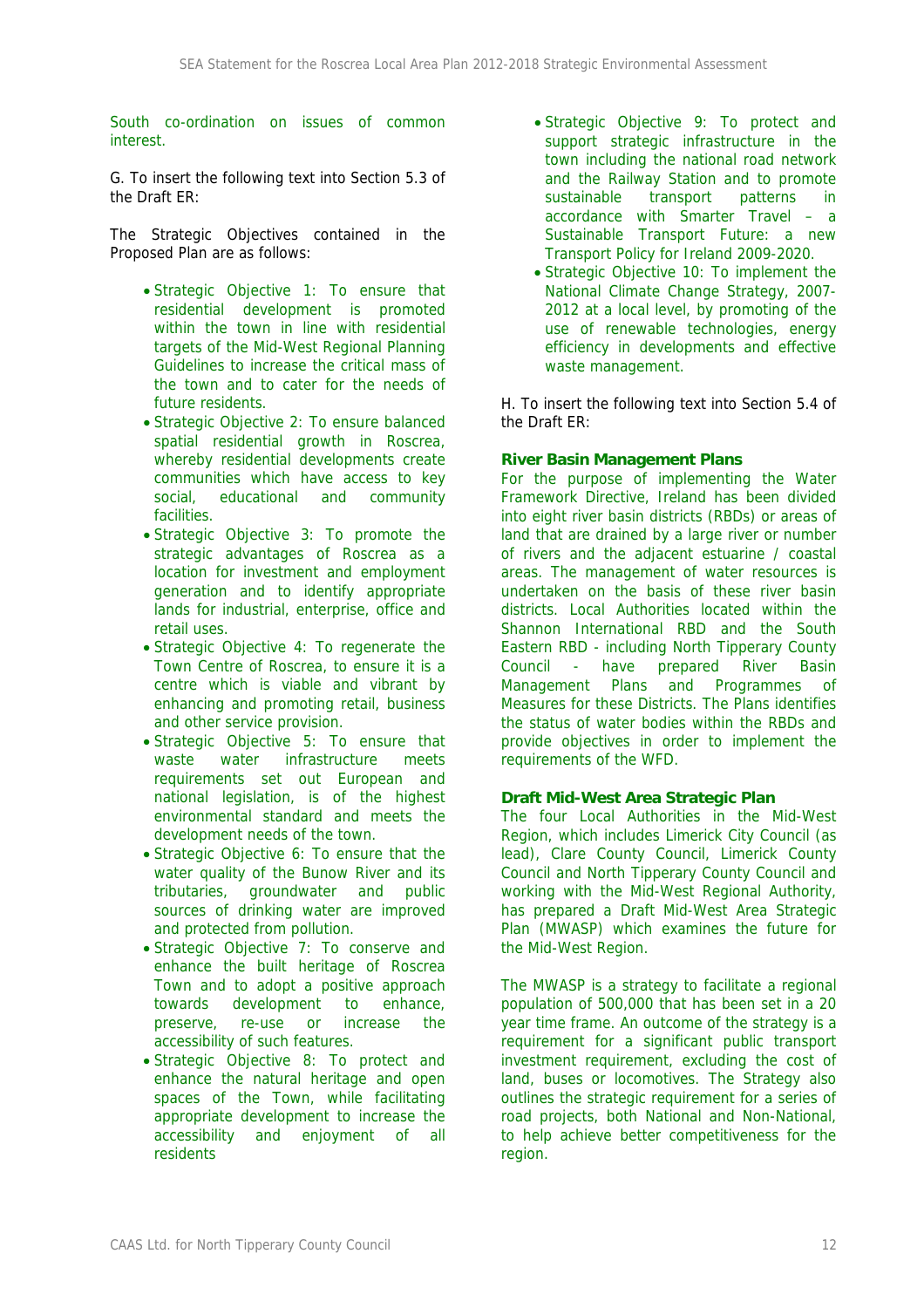### **3.4 Environmental Report**

The Environmental Report and the Draft Plan were placed on public display in December 2011.

Addendum I to the Environmental Report (which details responses to submissions on the Environmental Report which were made during the period of public display of the Draft Plan and the Environmental Report) accompanied the Manager's Report circulated to Elected Members. Addendum I proposed updates to the Environmental Report as a result of submissions, as appropriate.

Proposed Amendments to the Draft Plan and Addendum II to the Environmental Report (which identified the environmental consequences of relevant Proposed Amendments) were placed on public display in April 2012.

On the adoption of the Plan, the Addenda were used to update the original Environmental Report into a final Environmental Report which is available alongside the Plan.

At each stage of the process the Elected Members took into account the findings of the Environmental Report and/or the Addenda as appropriate.

Note that each of the Addenda considered issues which were relevant to the Appropriate Assessment that was undertaken on the Plan.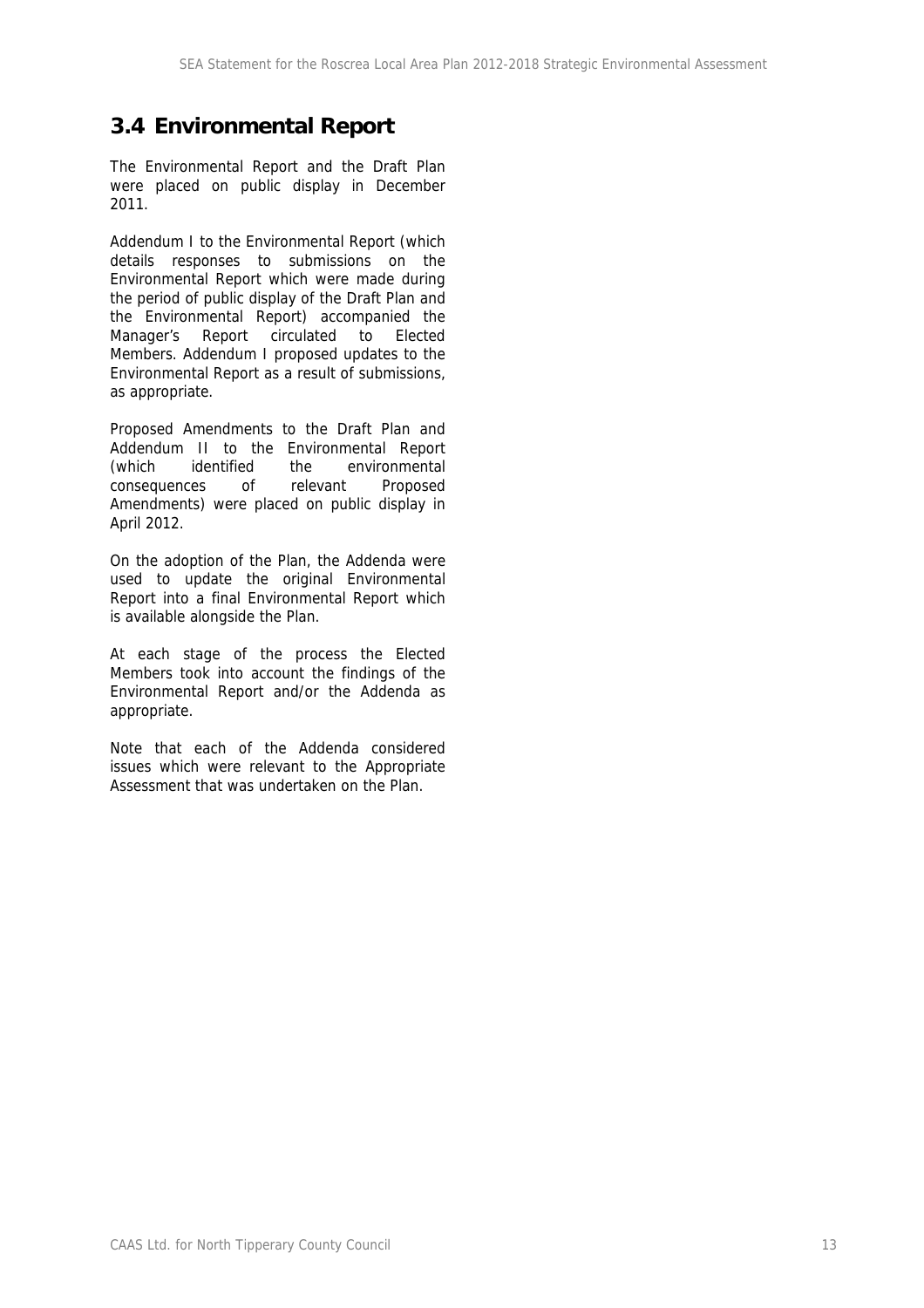## **Section 4 Alternatives**

### **4.1 Description of the Alternatives**

One of the critical roles of the SEA was to facilitate an evaluation of the likely environmental consequences of a range of alternative scenarios for accommodating future growth in Roscrea.

### **4.1.1 1: Consolidation and Restricted Expansion**

Alternative Scenario 1 (see Figure 4.1) provides for the consolidation of the town centre and the development of additional lands around the town centre. It:

- Concentrates mixed high density development on available sites in the town centre;
- Concentrates additional mixed Residential and Business and Employment uses on available pockets of land close to the town centre; and,
- Provides for the redevelopment of brownfield sites for mixed uses thereby extending the town centre and bringing higher density employment uses into the town.

### **4.1.2 2: Consolidation and Eastern Expansion**

Alternative Scenario 2 (see Figure 4.2) provides for the consolidation of the town centre and the development of additional lands to the east of the town centre and the relief road. It:

- Concentrates mixed high density development on available sites in the town centre; and
- Concentrates additional mixed Residential and Employment uses to the east of the town centre and the relief road.

### **4.1.3 3: Peripheral Expansion**

Alternative Scenario 3 (see Figure 4.3) provides for the peripheral expansion of the Town. It:

- Applies Residential and Employment land use zoning objectives from areas beyond the existing development envelope; and
- Provides for development which is led by market demand, with planning applications would be evaluated on a case by case basis.

### **4.1.4 4: Consolidation and Limited Expansion around Existing Development Envelope**

Alternative Scenario 4 (see Figure 4.4) provides for the consolidation of the town centre and limited expansion of lands generally adjacent to the existing development envelope for appropriate and sustainable uses. It:

- Concentrates mixed density development on available sites in the town centre.
- Limits the zoning of lands to the quantity required to fulfil the relevant targets for Roscrea as set out in the Regional Planning Guidelines and the North Tipperary County Development Plan;
- Reduces the pressure for unsustainable one-off rural housing in rural areas around the town by providing for serviced sites within the town envelope;
- Provides for a balanced town which will grow in an organic and even manner around the town centre; and
- Decisions with regard to which lands are dezoned from the current 2006- 2012 Plan are made according to the presence or absence of key environmental and sustainability considerations including: smarter travel and public transport links; sustainable communities; social inclusion; flood risk; and, proximity to the town centre.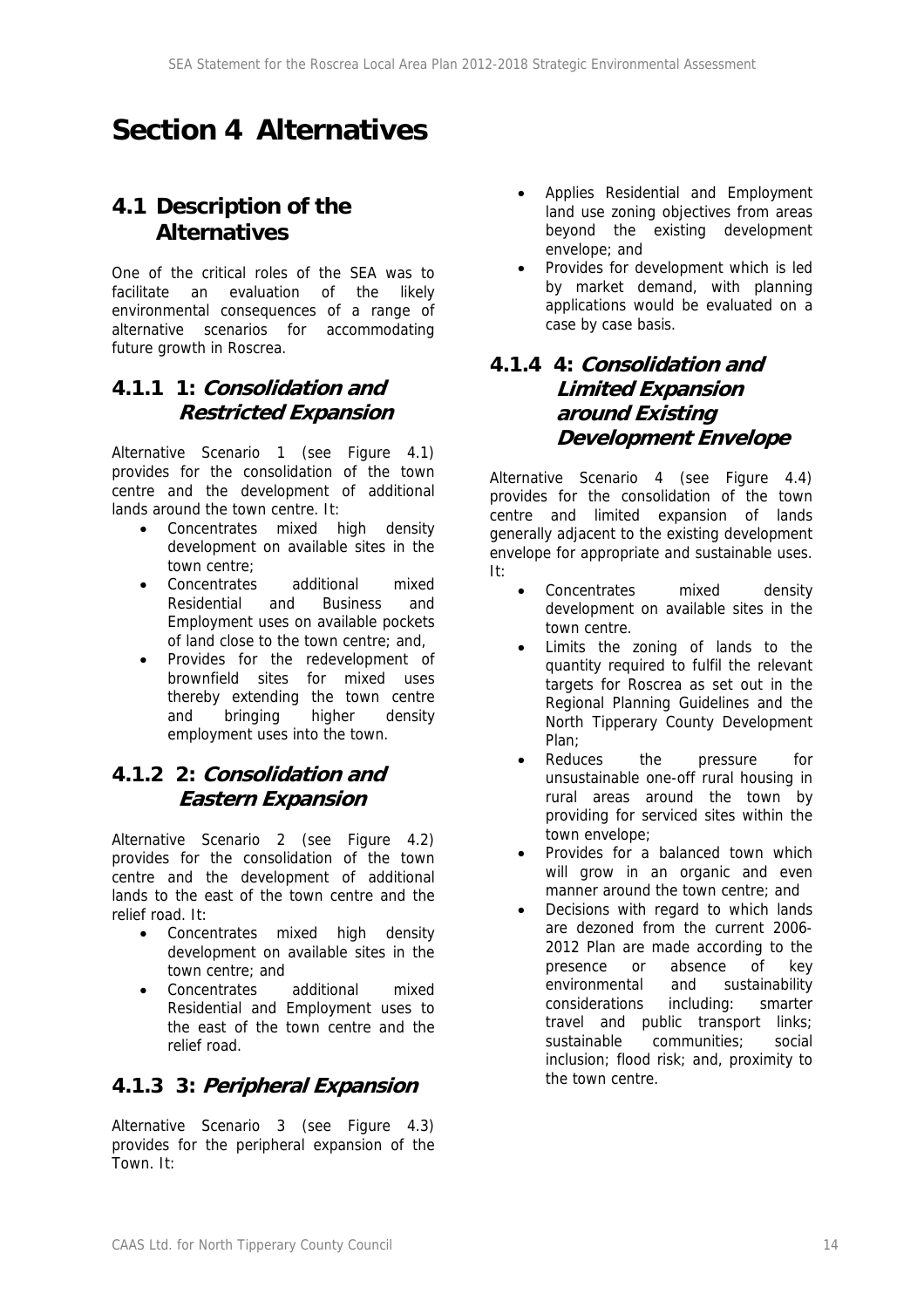

**Figure 4.1 Alternative Scenario 1: Consolidation and Restricted Expansion** 



**Figure 4.2 Alternative Scenario 2: Consolidation and Eastern Expansion**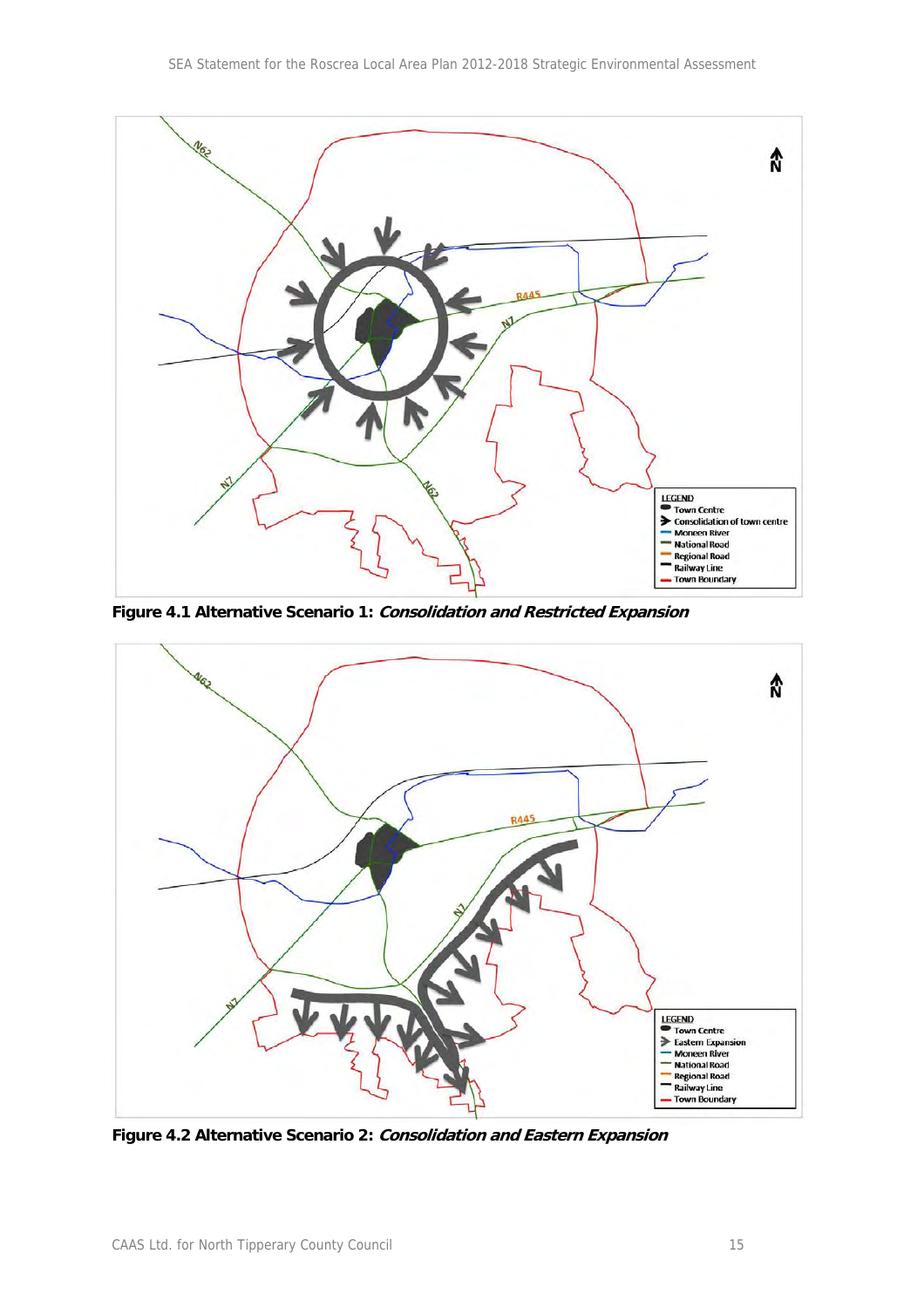

**Figure 4.3 Alternative Scenario 3: Peripheral Expansion** 



**Figure 4.4 Alternative Scenario 4: Consolidation and Limited Expansion around Existing Development Envelope**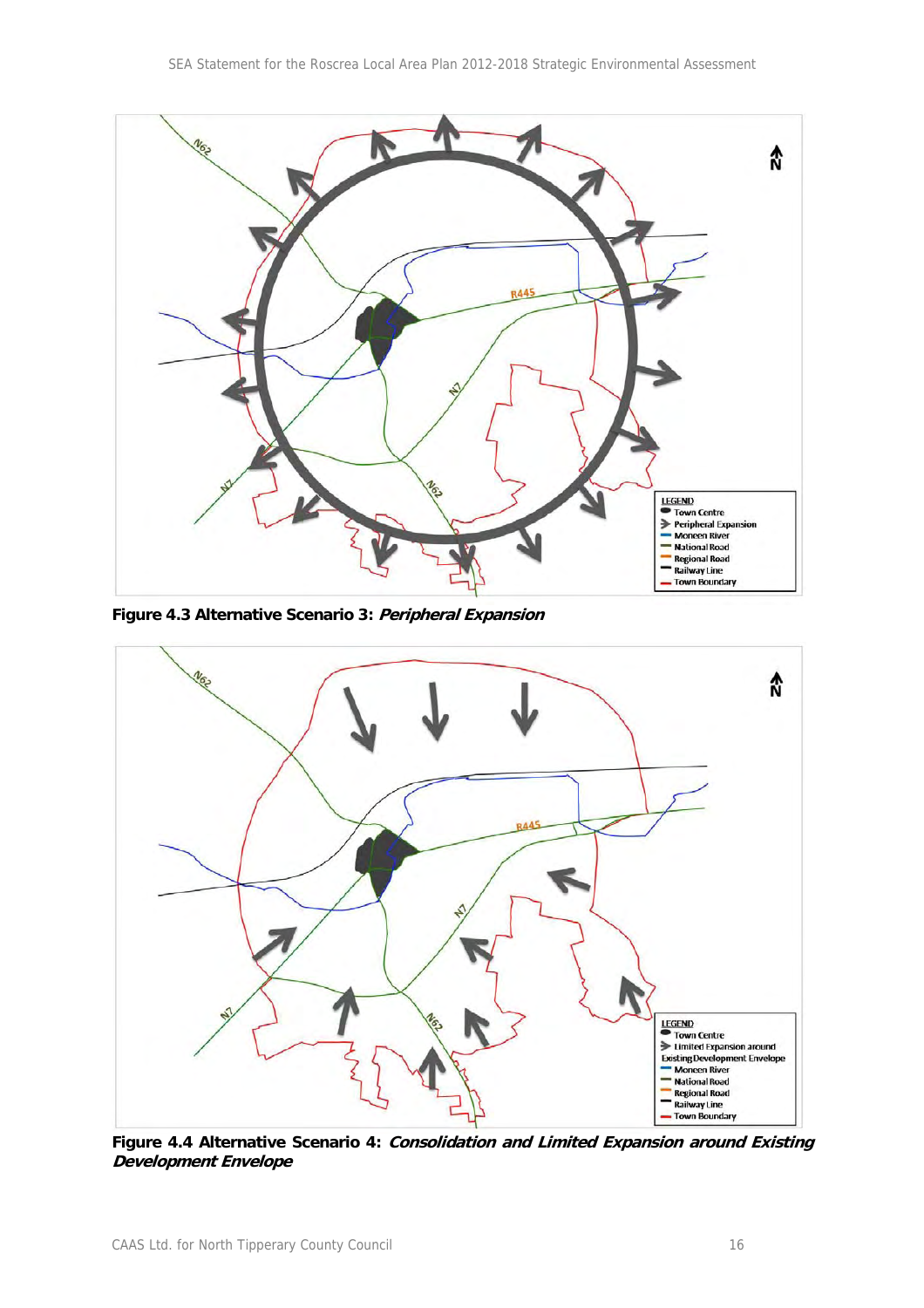### **4.2 Evaluation of Alternative Scenarios**

### **4.2.1 Methodology**

This section summarises the evaluation of the Alternative Scenarios which is found in Section 7 of the Environmental Report. Scenarios are evaluated in a succinct and focused way for both planning and environmental impacts against both the existing environment and the Strategic Environmental Objectives.

### **4.2.2 Alternative Scenario 1: Consolidation and Restricted Expansion**

### **4.2.2.1 Environmental Effects**

#### **Car Dependency, Travel Related Greenhouse Gas Emissions & Brownfield vs. Greenfield Development**

By providing for the consolidation of the town centre thereby encouraging brownfield development and by providing for additional uses on available pockets of land close to the town centre, Scenario 1 would be likely to contribute towards an uptake in more sustainable modes of transport. Contributing towards this uptake would contribute towards efforts to minimise: energy usage for transport; travel related emissions to air; and increases in car dependency.

By placing pressure on rural areas outside of the LAP boundary to accommodate larger, one-off housing units, this scenario would be likely to dilute the aforementioned contribution towards sustainable transport and related effects.

#### **Water Services, Water Resources and Human Health**

Development within and adjacent to the town centre provided for by this Scenario would be conveniently served by drinking water services and by the existing waste water treatment plant - thereby contributing to the protection of water resources and human health. By placing pressure on rural areas outside of the LAP boundary to accommodate larger, one-off housing units, this scenario would be likely to result in potential conflicts with regard to the provision of appropriate water services and the protection of water resources and human health.

### **Flood Risk**

A potential conflict between this scenario and the minimisation of flood risk and consequently human health could occur. In addition, by placing pressure on rural areas outside of the LAP boundary to accommodate larger, one-off housing units, this scenario would be likely to result in potential conflicts with efforts to minimise flood risk.

### **Biodiversity and Flora and Fauna**

Town centre consolidation and providing for additional uses on available pockets of land close to the town centre would potentially conflict with the protection of biodiversity and flora and fauna including ecological connectivity. In addition, by placing pressure on rural areas outside of the LAP boundary to accommodate larger, one-off housing units, this scenario would be likely to result in potential conflicts with biodiversity and flora and fauna beyond the LAP boundary.

### **Landscape**

Town centre consolidation would potentially conflict with views that are protected under the existing LAP. In addition, by placing pressure on rural areas outside of the LAP boundary to accommodate larger one-off housing units, this scenario would be likely to contribute towards change to the landscape beyond the LAP boundary.

### **Cultural Heritage**

Potential conflicts between archaeological and architectural heritage – including entries to the Record of Protected Structures and Architectural Conservation Areas - and the consolidation of the town centre would be likely to occur. Conflicts between cultural heritage and providing for additional uses on available pockets of land close to the town centre would also be likely to occur. In addition, by placing pressure on rural areas outside of the LAP boundary to accommodate larger one-off housing units, this scenario would be likely to result in potential conflicts with the protection of cultural heritage beyond the LAP boundary.

### **4.2.2.2 Planning Effects**

This scenario would see little development at the edge of the town with high density development of infill and brownfield sites being prioritised. This would result in future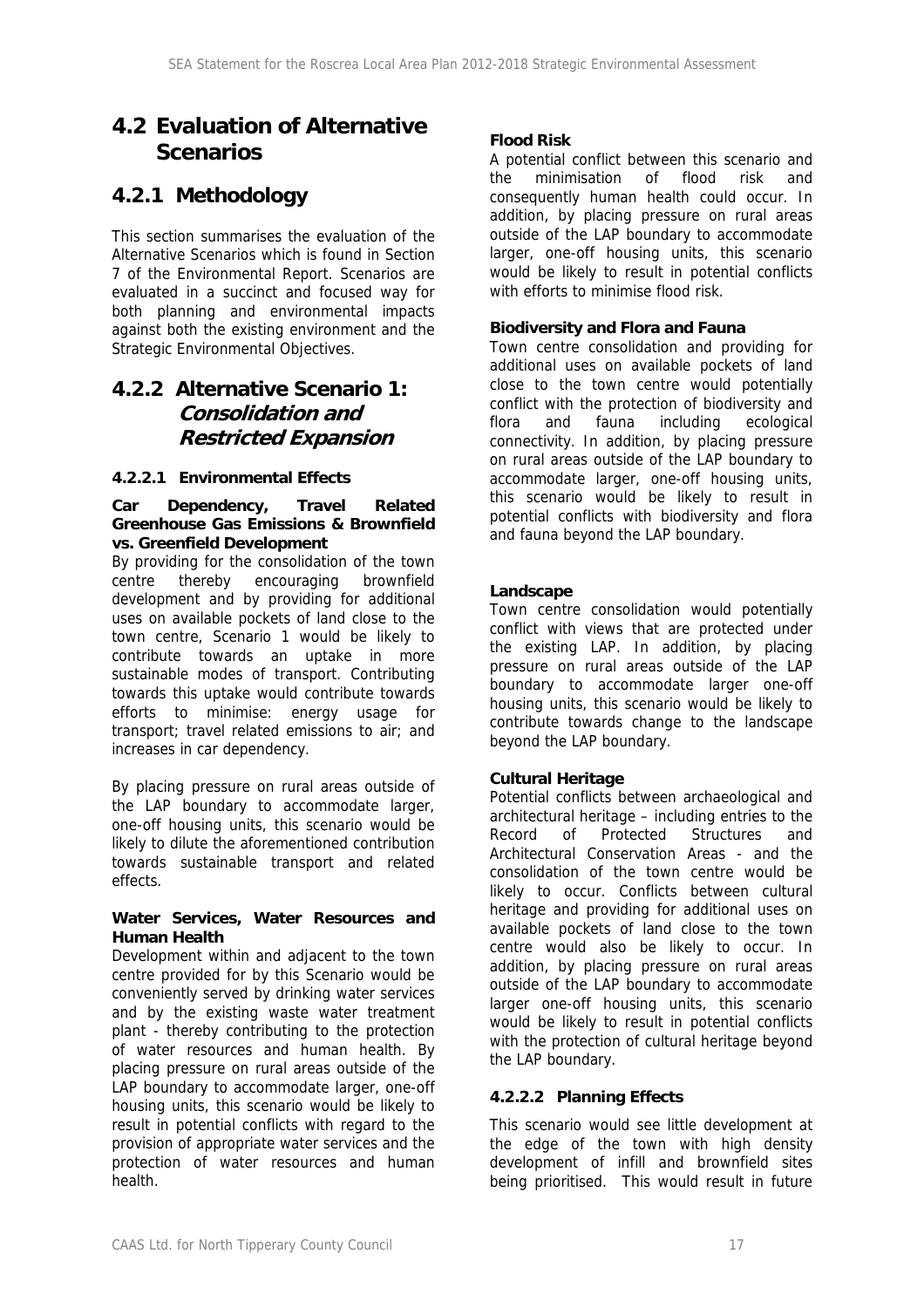housing in Roscrea being smaller in size, but higher in density. It would also result in employment being in close proximity to existing and proposed residential estates. While having the result of reinforcing the town core, there would be an impact on the ability of the town to grow naturally, while also placing greater pressure on the rural countryside for one-off housing to cater for trading up of households looking for larger housing units.

### **4.2.3 Alternative Scenario 2: Consolidation and Eastern Expansion**

### **4.2.3.1 Environmental Effects**

### **Car Dependency, Travel Related Greenhouse Gas Emissions & Brownfield vs. Greenfield Development**

By providing for the consolidation of the town centre thereby encouraging brownfield development, Scenario 2 would be likely to contribute towards an uptake in more sustainable modes of transport. Contributing towards this uptake would contribute towards efforts to minimise: energy usage for transport; travel related emissions to air; and, increases in car dependency.

However, by providing for significant additional zoning to the east of the town centre and relief road, this scenario could dilute the consolidation of the town centre and limit associated brownfield development and increases in sustainable mobility.

### **Water Services, Water Resources and Human Health**

Development within the town centre and to the east of the relief road provided for by this Scenario would generally be conveniently served by drinking water services and by the existing waste water treatment plant - thereby contributing to the protection of water resources and human health.

#### **Flood Risk**

A potential conflict between this scenario and the minimisation of flood risk and consequently human health could occur.

#### **Biodiversity and Flora and Fauna**

The town centre consolidation and the eastern extension provided for by this scenario would potentially conflict with the protection of biodiversity and flora and fauna including ecological connectivity.

### **Landscape**

Town centre consolidation would potentially conflict with views that are protected under the existing LAP. The eastern expansion would result in changes to the landscape that is located to the east of the existing development envelope and relief road.

#### **Cultural Heritage**

Potential conflicts between archaeological and architectural heritage – including entries to the Record of Protected Structures and Architectural Conservation Areas - and the consolidation of the town centre would be likely to occur. Conflicts between cultural heritage and the eastern expansion would also be likely to occur.

#### **4.2.3.2 Planning Effects**

This scenario would see consolidation of the town core while also promoting development to the east of the Ring Road where land is available. This would result in future development competing with the town core, while also being away from services and infrastructure for residents and employment. The scenario would see a greater emphasis on car bourne travel.

### **4.2.4 Alternative Scenario 3: Peripheral Expansion**

### **4.2.4.1 Environmental Effects**

#### **Car Dependency, Travel Related Greenhouse Gas Emissions & Brownfield vs. Greenfield Development**

By not consolidating the existing town centre, not encouraging brownfield development and providing for new development on peripheral greenfield sites, away from the town centre and public transport nodes, Scenario 3 would be likely to result in more unsustainable modes of transport and would increase: energy usage for transport; travel related emissions to air; and, levels of car dependency. These environmental conflicts associated with these increases would not be likely to be mitigated.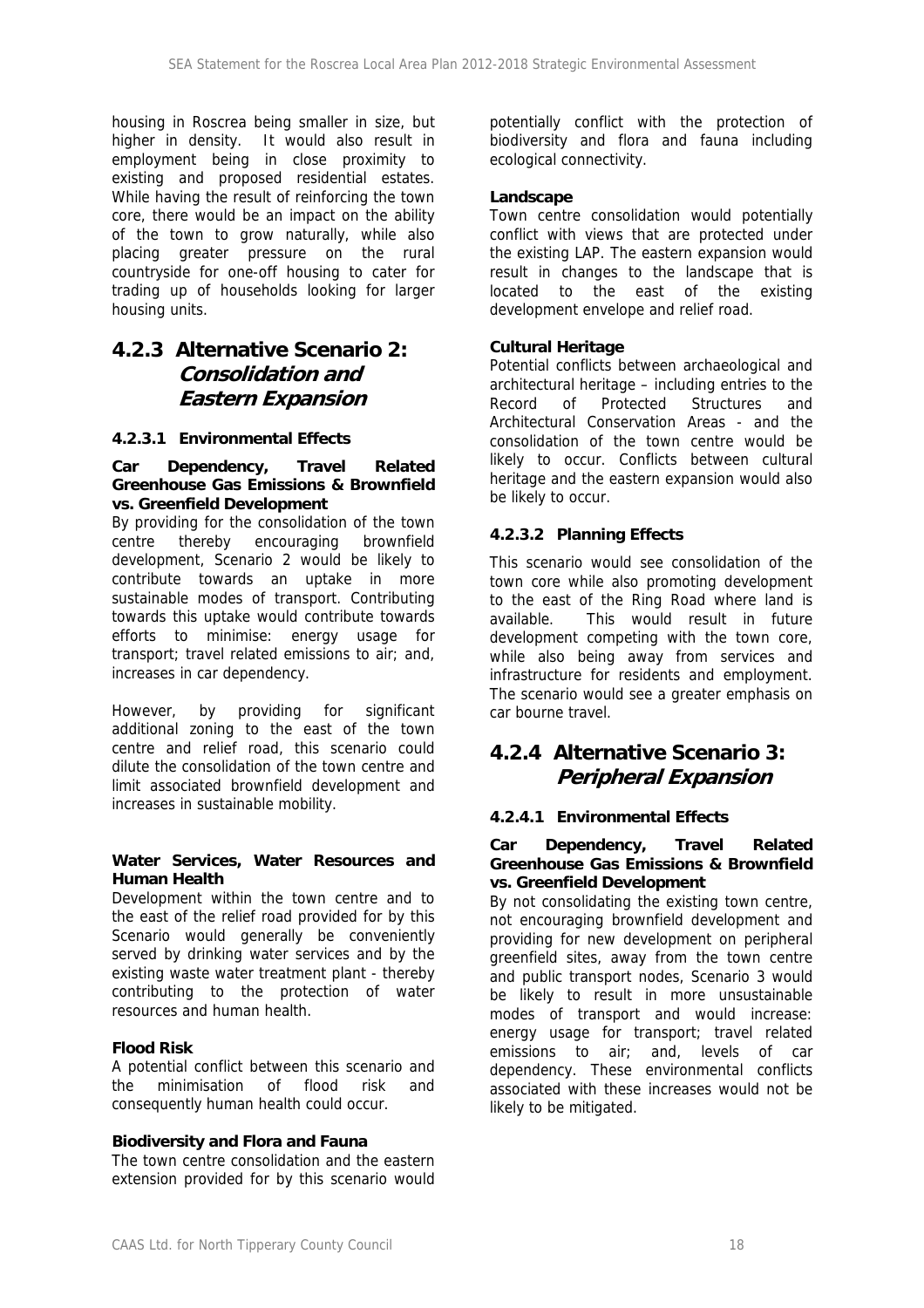#### **Water Services, Water Resources and Human Health**

Peripheral development would be not be served by public waste water treatment or drinking water services thereby conflicting with water resources, drinking water and human health - these conflicts would be unlikely to be fully mitigated.

### **Flood Risk**

A potential conflict between this scenario and the minimisation of flood risk and consequently human health could occur.

### **Biodiversity and Flora and Fauna**

Peripheral development would conflict directly and cumulatively with biodiversity and flora and fauna, including ecological connectivity and these conflicts would be unlikely to be fully mitigated.

#### **Landscape**

Peripheral development would result in significant change to the landscape in rural areas beyond the town's existing development boundary.

#### **Cultural Heritage**

Potential conflicts between archaeological in the peripheries of the Plan area and potential conflicts architectural heritage in the town centre (in the long term, arising from a lack of development and subsequent decay) would be likely to occur.

### **4.2.4.2 Planning Effects**

This scenario would see the uncontrolled expansion of the town outside the existing development envelope. This would compete with the town and would likely see an increase in the relocation of residents and businesses from the town core resulting in dereliction and closure of businesses. This would provide for a decrease in services to those residents and businesses remaining.

### **4.2.5 Alternative Scenario 4: Consolidation and Limited Expansion around Existing Development Envelope**

### **4.2.5.1 Environmental Effects**

#### **Car Dependency, Travel Related Greenhouse Gas Emissions & Brownfield vs. Greenfield Development**

By providing for the consolidation of the town centre thereby encouraging brownfield development and only allowing limited expansion, Scenario 4 would be likely to help to maximise the uptake in more sustainable modes of transport. Maximising this uptake would help to minimise: energy usage for transport; travel related emissions to air; and, increases in car dependency.

### **Water Services, Water Resources and Human Health**

Development within the town centre and limited development generally adjacent to the existing development envelope provided for by this Scenario would be conveniently served by drinking water services and by the existing waste water treatment plant - thereby contributing to the protection of water resources and human health.

### **Flood Risk**

A potential conflict between this scenario and the minimisation of flood risk and consequently human health could occur.

### **Biodiversity and Flora and Fauna**

Town centre consolidation and limited expansion around the existing development envelope would conflict with the protection of biodiversity and flora and fauna including ecological connectivity.

#### **Landscape**

Town centre consolidation would potentially conflict with views that are protected under the existing LAP.

#### **Cultural Heritage**

Potential conflicts between archaeological and architectural heritage – including entries to the Record of Protected Structures and Architectural Conservation Areas - and the consolidation of the town centre would be likely to occur. Conflicts between cultural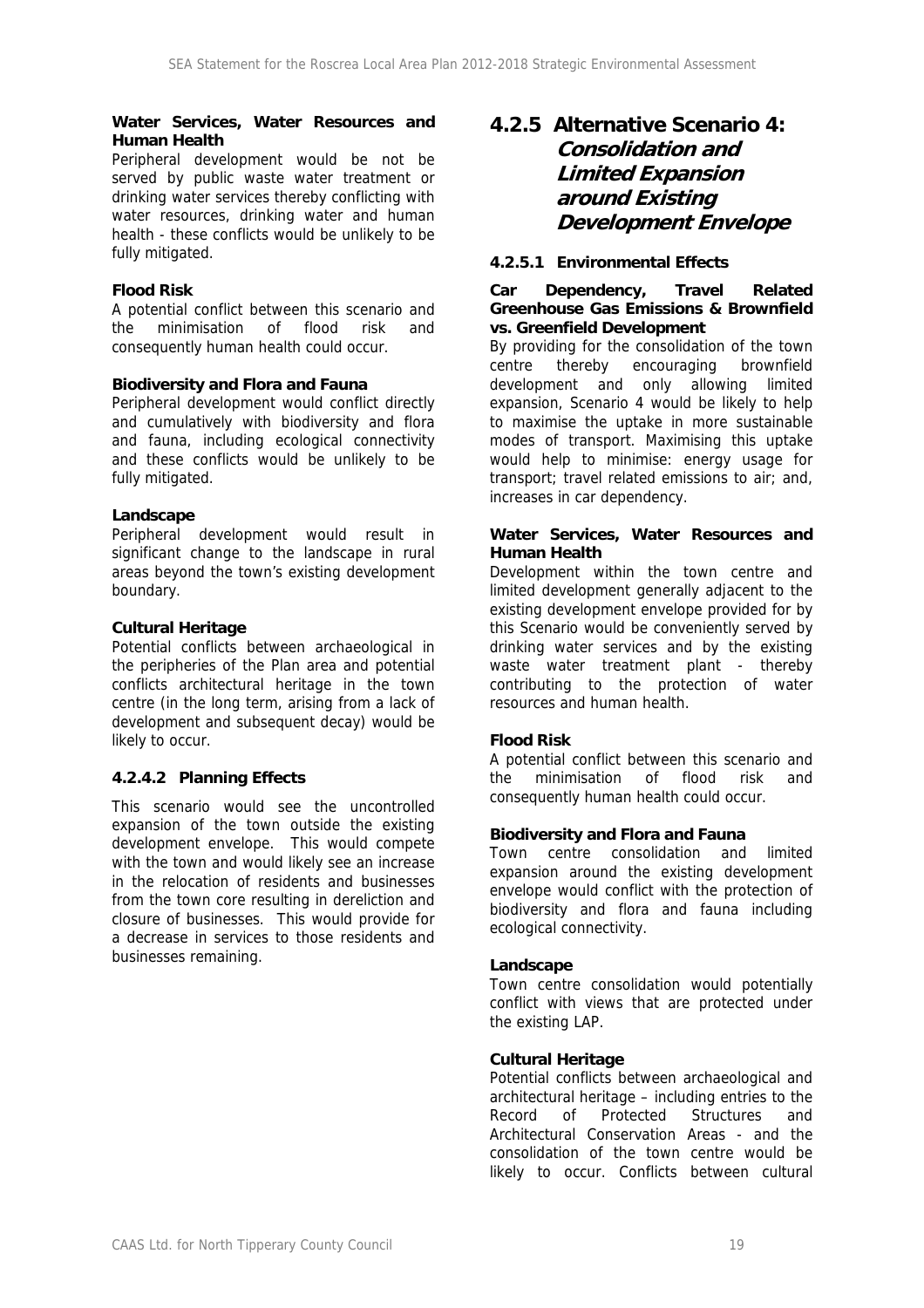heritage and providing for limited expansion around the existing development envelope would also be likely to occur.

### **4.2.5.2 Planning Effects**

This scenario would result in the co-ordinated phased expansion of the town. It would seek to promote the town centre as the hub of economic activity, while also facilitating commercial development on appropriately serviced land identified for such purposes. Residential development would be promoted in located close to community services and educational facilities such and in areas supported by sustainable modes of transport.

### **4.2.6 Evaluation of Alternative Scenarios against SEOs**

The main Environmental Report provides a detailed tabular evaluation of each of the alternative development scenarios for the Plan against the Strategic Environmental Objectives. Scenario 3 Peripheral Expansion would be likely to conflict the most with SEOs, having 9 probable conflicts which would unlikely to be mitigated. This is because consolidation of the existing town centre would be unlikely to occur under this Scenario, with development provided for at the periphery of the town and on greenfield sites. Scenario 4 Consolidation and Limited Expansion around Existing Development Envelope would be likely to: improve the status of SEOs the most, more than Scenarios 1, 2 and 3; and, potentially conflict with SEOs the least, less than Scenarios 1, 2 and 3. This is because this Scenario provides for the consolidation of the town centre and only provides limited expansion of lands which are generally adjacent to the existing development envelope.

### **4.1 The Adopted Local Area Plan and Reasons for choosing the Plan in light of the other reasonable alternatives dealt with**

The Alternatives that were examined were produced and evaluated at an earlier - more embryonic - stage to facilitate the evaluation and selection of a plan - having regard, *inter* alia to environmental consequences. The

Alternative Scenario for the LAP which emerged from the planning process is Scenario 4 Consolidation and Limited Expansion around Existing Development Envelope – this Scenario contributes towards the protection of the environment and conforms with higher level planning objectives. The Land Use Zoning Map intended to realise this scenario is shown on Figure 4.5. By complying with appropriate mitigation measures - including those which have been integrated into the LAP as well as those which are included in the North Tipperary County Development Plan - potential adverse environmental effects which could arise as a result of implementing this scenario would be likely to be avoided, reduced or offset.

Alternative Scenario 4 was chosen to be developed by the planning team, put on public display and adopted by the Elected Members having regard to both:

- 1. The environmental effects which were identified by the Strategic Environmental Assessment and are detailed under previous subsections above; and,
- 2. Planning including social and economic – effects which are identified alongside environmental effects above.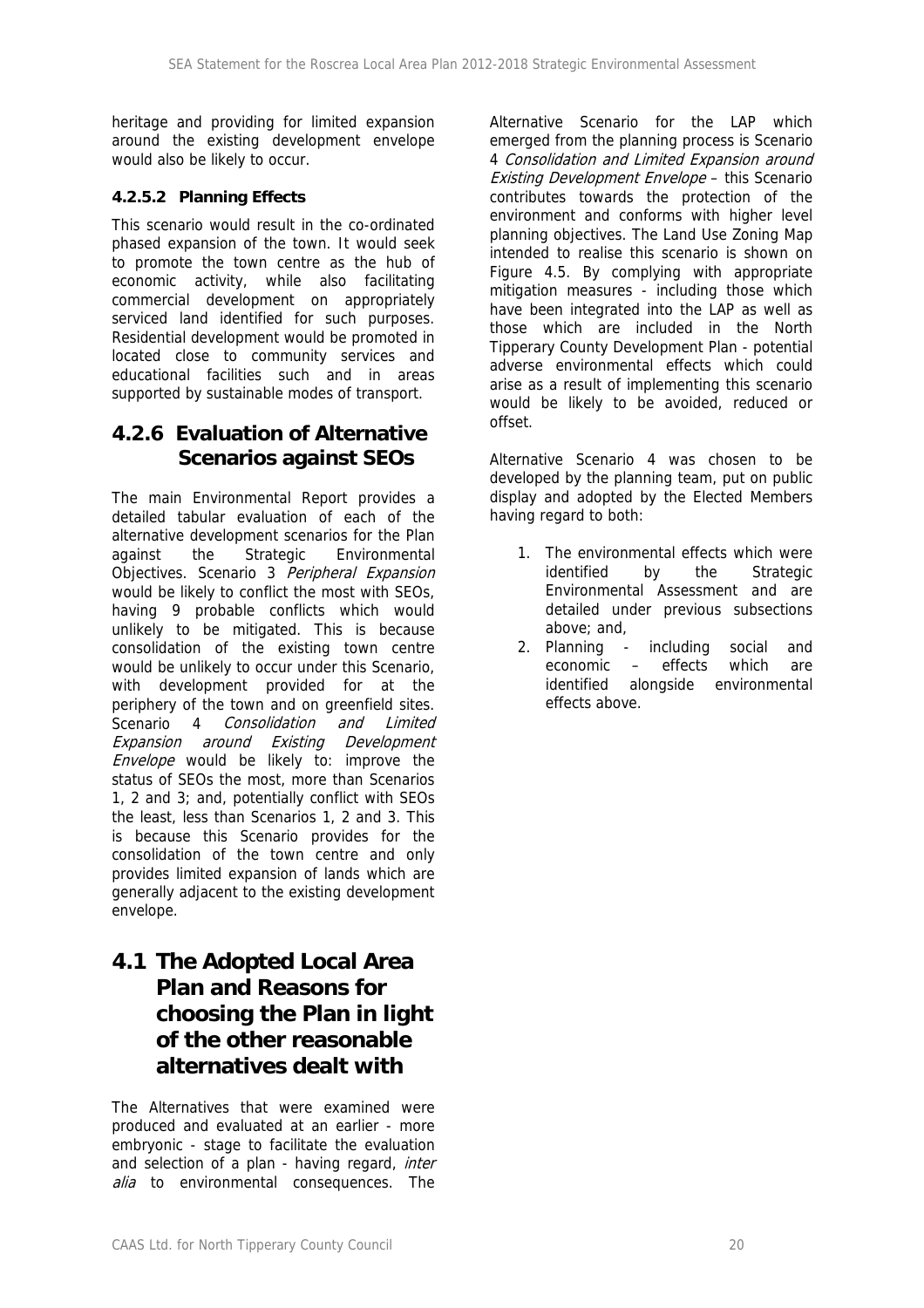

SEA Statement for the Roscrea Local Area Plan 2012-2018 Strategic Environmental Assessment

### **Figure 4.5 Land Use Zoning Map from the Local Area Plan**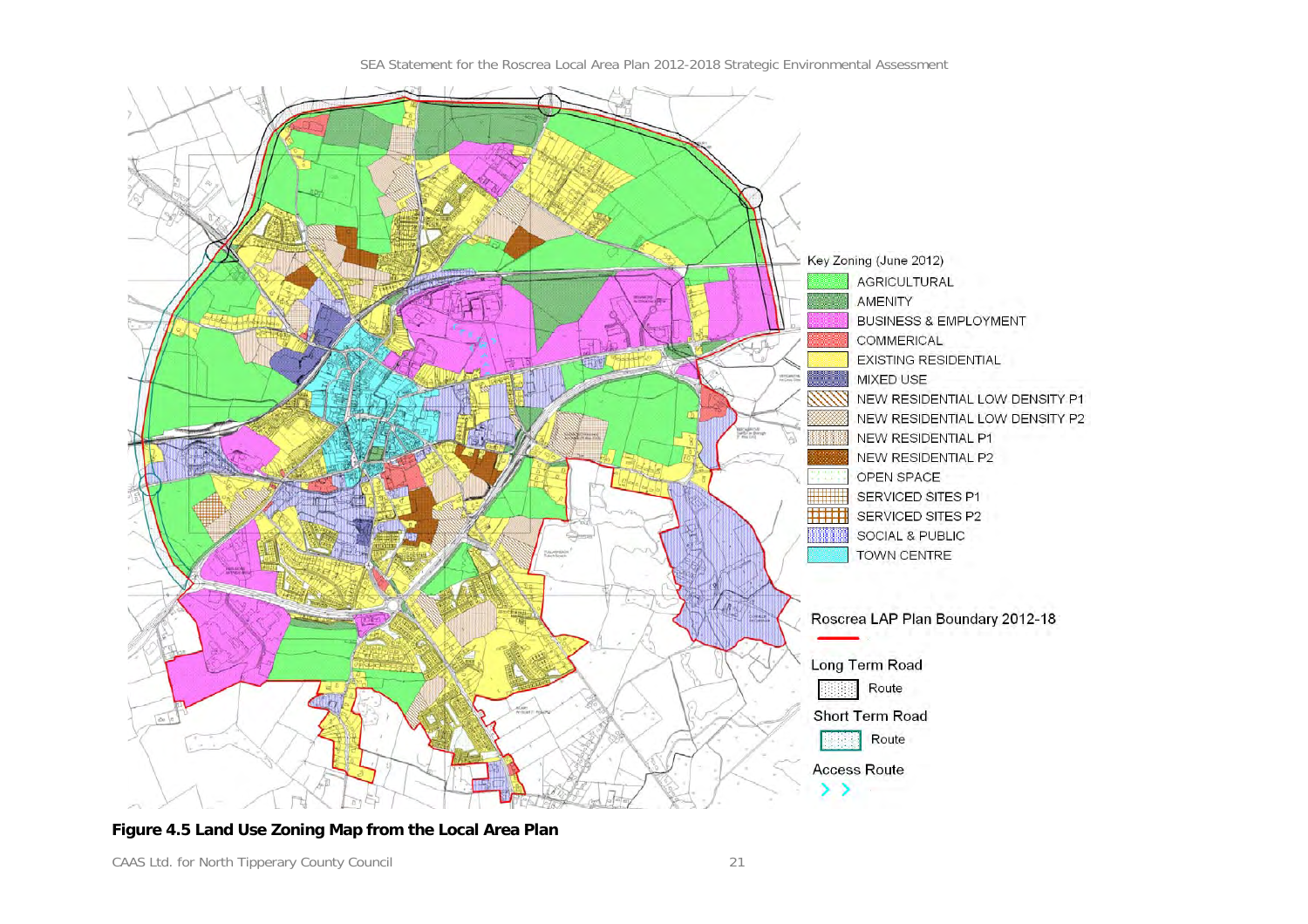## **Section 5 Monitoring Measures**

### **5.1 Introduction**

The SEA Directive requires that the significant environmental effects of the implementation of plans and programmes are monitored. The Environmental Report puts forward proposals for monitoring the likely significant effects of implementing the Local Area Plan which are reproduced in this section.

Monitoring enables, at an early stage, the identification of unforeseen adverse effects and the undertaking of appropriate remedial action. In addition to this, monitoring can also play an important role in assessing whether the Plan is achieving environmental objectives and targets - measures which the Plan can help work towards - whether these need to be reexamined and whether the proposed mitigation measures are being implemented.

### **5.2 Indicators and Targets**

Monitoring is based around the indicators which were chosen earlier in the process. These indicators allow quantitative measures of trends and progress over time relating to the Strategic Environmental Objectives used in the evaluation. Focus is given to indicators which are relevant to the likely significant environmental effects of implementing the Plan and existing monitoring arrangements will be used in order to monitor the selected indicators. Each indicator to be monitored is accompanied by the target(s) which were identified with regard to the relevant legislation (see Section 4 of the Environmental Report).

Table 5.1 below shows the indicators and targets which have been selected for monitoring the likely significant environmental effects of implementing the Plan.

### **5.3 Sources**

Measurements for indicators generally come from existing monitoring sources. Existing monitoring sources exist for each of the indicators and include those maintained by the North Tipperary County Council and the relevant authorities e.g. the Environmental Protection Agency, the National Parks and Wildlife Service and the Central Statistics Office.

The *Development Management Process* in the Council will provide passive monitoring of various indicators and targets on an application by application basis. Where significant adverse effects - including positive, negative, cumulative and indirect - are likely to occur upon, for example, entries to the RMP, entries to the RPS or ecological networks as a result of the undertaking of individual projects or multiple individual projects such instances should be identified and recorded and should feed into the monitoring evaluation.

### **5.4 Reporting & Responsibility**

A monitoring evaluation report on the effects of implementing the LAP is to be prepared in advance of the beginning of the review of the Plan. This report should address the indicators set out below. Indicators and targets will be reviewed during the preparation of the preliminary monitoring evaluation report.

The Council is responsible for collating existing relevant monitored data, the preparation of preliminary and final monitoring evaluation reports, the publication of these reports and, if necessary, the carrying out of corrective action.

A Steering Committee should be established within the Council to oversee the monitoring process. This Steering Committee should also oversee the monitoring in this section.

### **5.5 Thresholds**

Thresholds at which corrective action will be considered include:

- Non-compliances with legislative values;
- The occurrence of flood events;
- Court cases taken by the DEHLG regarding impacts upon archaeological heritage including entries to the RMP;
- Complaints received from statutory consultees regarding avoidable environmental impacts resulting from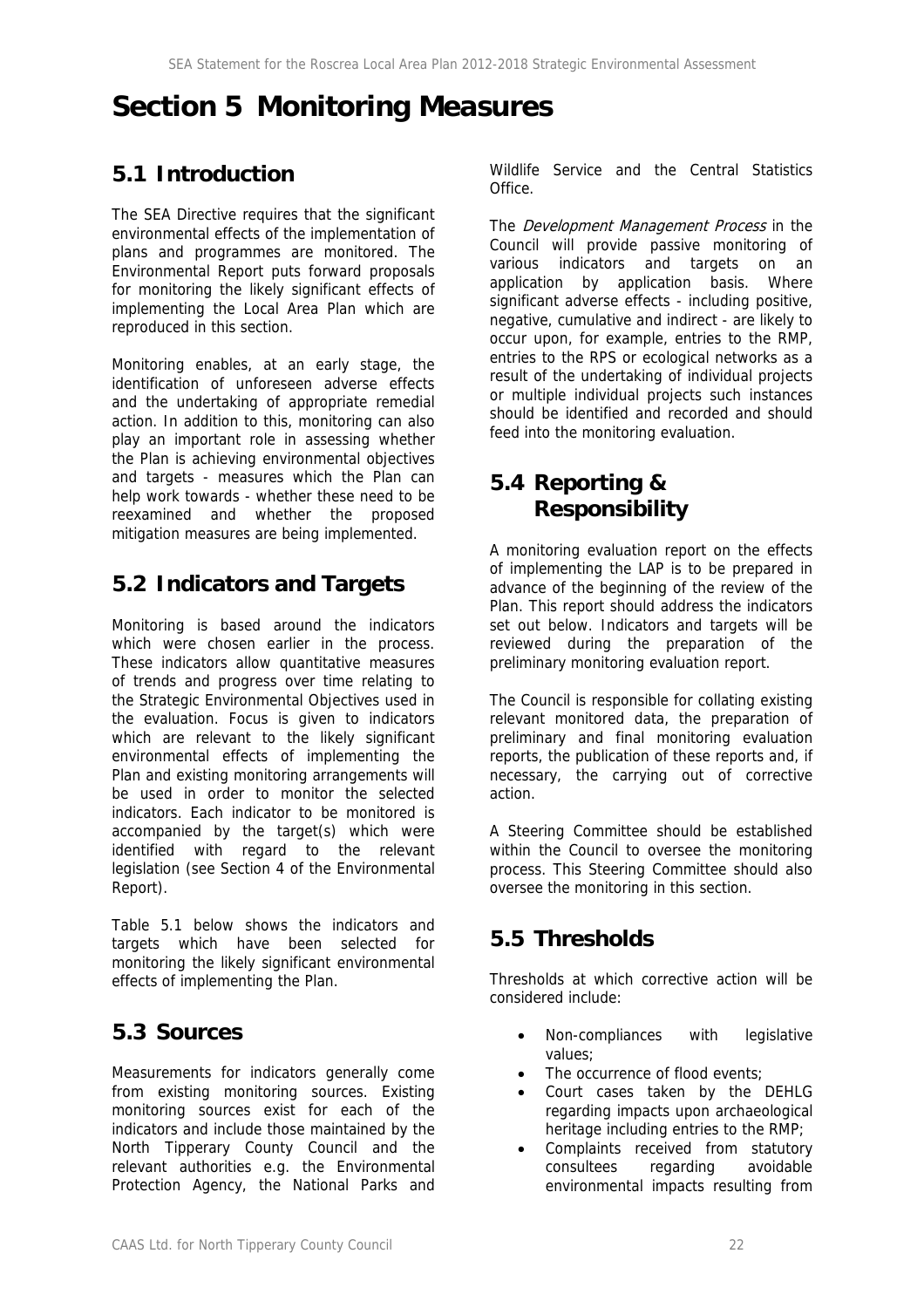development which is granted permission under the Plan;

- Boil notices on drinking water; and
- Fish kills.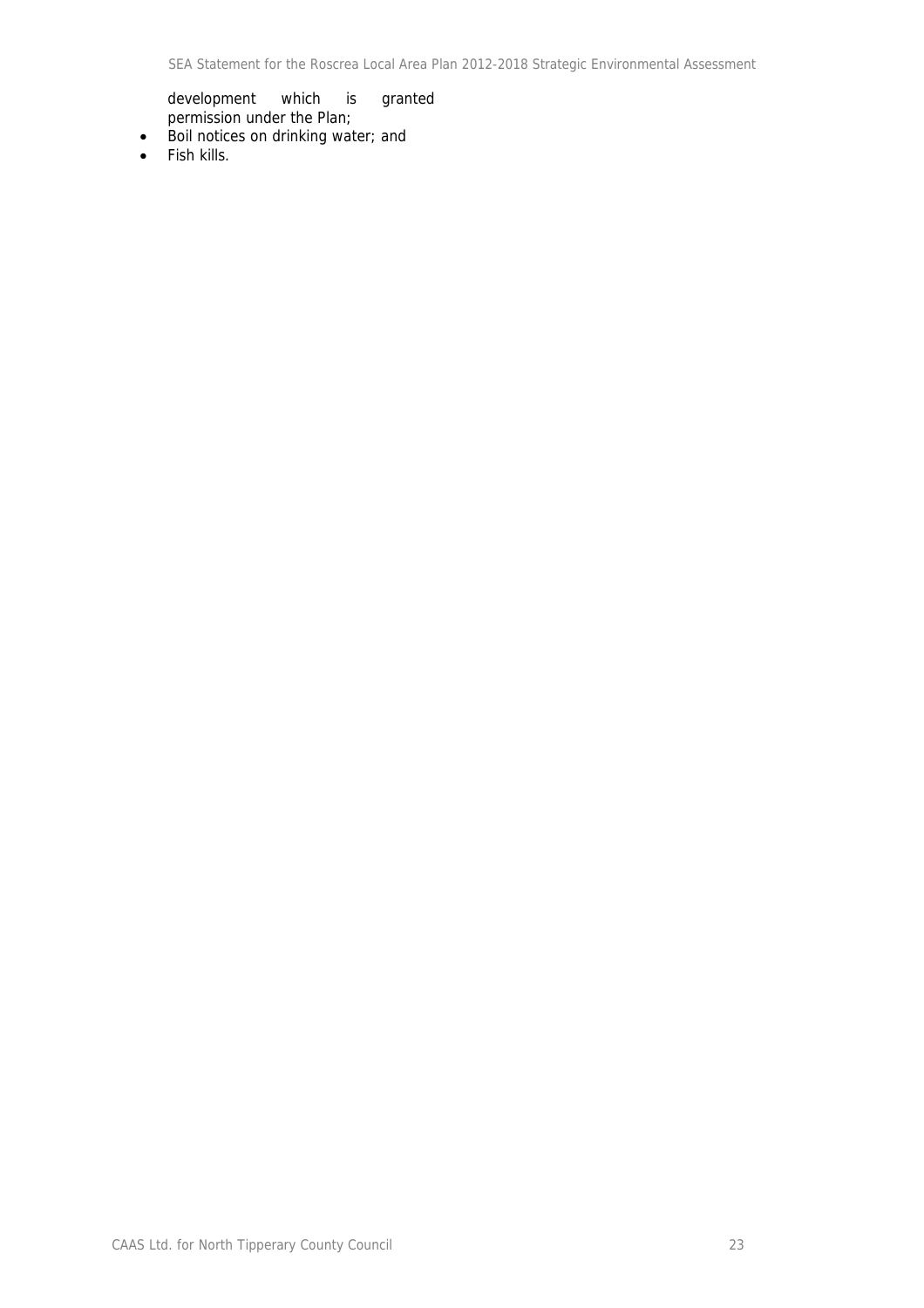| Environmental<br>Component             | <b>Selected</b><br>Indicator(s)                                                                                                                                                                                                                               | <b>Selected</b><br>Target(s)                                                                                                                                                                                                                                  | <b>Source</b>                                                                                                                                                                                                    | Monitoring<br>Frequency                                                                                                                                                                                       |
|----------------------------------------|---------------------------------------------------------------------------------------------------------------------------------------------------------------------------------------------------------------------------------------------------------------|---------------------------------------------------------------------------------------------------------------------------------------------------------------------------------------------------------------------------------------------------------------|------------------------------------------------------------------------------------------------------------------------------------------------------------------------------------------------------------------|---------------------------------------------------------------------------------------------------------------------------------------------------------------------------------------------------------------|
| Biodiversity,<br>Flora<br>and<br>Fauna | Β1<br>&<br>B2:<br>Conservation status<br>of<br>habitats<br>and<br>species as assessed<br>under Article 17 of<br>Habitats<br>the<br><b>Directive</b>                                                                                                           | <b>B1</b><br>B2:<br>&<br>Maintenance<br>οf<br>favourable<br>conservation status<br>for all habitats and<br>species<br>protected<br>under national and<br>international<br>legislation to<br>be<br>unaffected<br>by<br>implementation<br>οf<br>the $LAP2$      | a) DEHLG report of<br>the implementation<br>of the measures<br>contained in the<br>Habitats Directive -<br>required<br>as<br>by<br>Article 17 of the<br>Directive; and,<br>b)<br>Consultations<br>with the NPWS. | a) Every 6 years<br>b)<br>At<br>monitoring<br>evaluation<br>$\mathbb{Z}^{\times}$<br>see<br>Section 5.4                                                                                                       |
|                                        | Number<br>B3:<br>οf<br>significant<br>impacts<br>on relevant habitats,<br>species,<br>environmental<br>or<br>other<br>features<br>sustaining resources<br>Wildlife<br><b>Sites</b><br>in<br>from<br>resulting<br>development<br>provided for by the<br>LAP    | <b>B3:</b><br>Avoid<br>significant impacts<br>on<br>relevant<br>habitats,<br>species,<br>environmental<br>other<br>features or<br>sustaining<br>resources<br>in<br>Wildlife<br><b>Sites</b><br>resulting<br>from<br>development<br>provided for by the<br>LAP | Development<br>a)<br>Management<br>Process<br>in<br>the<br>Council<br>b)<br>Consultations<br>with the NPWS.                                                                                                      | Per<br>b)<br>granted<br>permission;<br>compile<br>monitoring<br>at<br>evaluation<br>$\omega_{\rm{max}}$<br>see<br>Section 5.4<br>b)<br>At<br>monitoring<br>evaluation<br>$\blacksquare$<br>see<br>Section 5.4 |
|                                        | B4:<br>Percentage<br>of functional<br>loss<br>connectivity without<br>remediation<br>resulting<br>from<br>development<br>provided for by the<br>LAP                                                                                                           | B4:<br>No<br>significant<br>ecological networks<br>or parts<br>thereof<br>which<br>provide<br>functional<br>connectivity to be<br>without<br>lost<br>remediation<br>resulting<br>from<br>development<br>provided for by the<br>LAP                            | <b>CORINE</b><br>a)<br>mapping<br>resurvey<br>Development<br>b)<br>Management<br>Process<br>in<br>the<br>Council                                                                                                 | b) Every c. 6 years<br>b)<br>At<br>monitoring<br>evaluation<br>$\blacksquare$<br>see<br>Section 5.4                                                                                                           |
| Population<br>and<br>Human<br>Health   | HH1:<br>Occurrence<br>(any) of a spatially<br>concentrated<br>deterioration<br>in<br>health<br>human<br>from<br>arising<br>environmental<br>factors as identified<br>by<br>the<br>Health<br>Service<br>Executive<br>Environmental<br>and<br>Protection Agency | HH1:<br>No<br>spatial<br>concentrations<br>of<br>health<br>problems<br>arising<br>from<br>environmental<br>factors as a result<br><b>of</b><br>implementing<br>the LAP                                                                                        | Consultations with<br><b>EPA</b><br>and<br>Health<br>Service Executive                                                                                                                                           | At<br>monitoring<br>evaluation<br>$\overline{a}$<br>see<br>Section 5.4                                                                                                                                        |

 2 Except as provided for in Section 6(4) of the Habitats Directive, viz. There must be:

<sup>(</sup>a) no alternative solution available;

<sup>(</sup>b) imperative reasons of overriding public interest for the plan to proceed; and,

<sup>(</sup>c) adequate compensatory measures in place.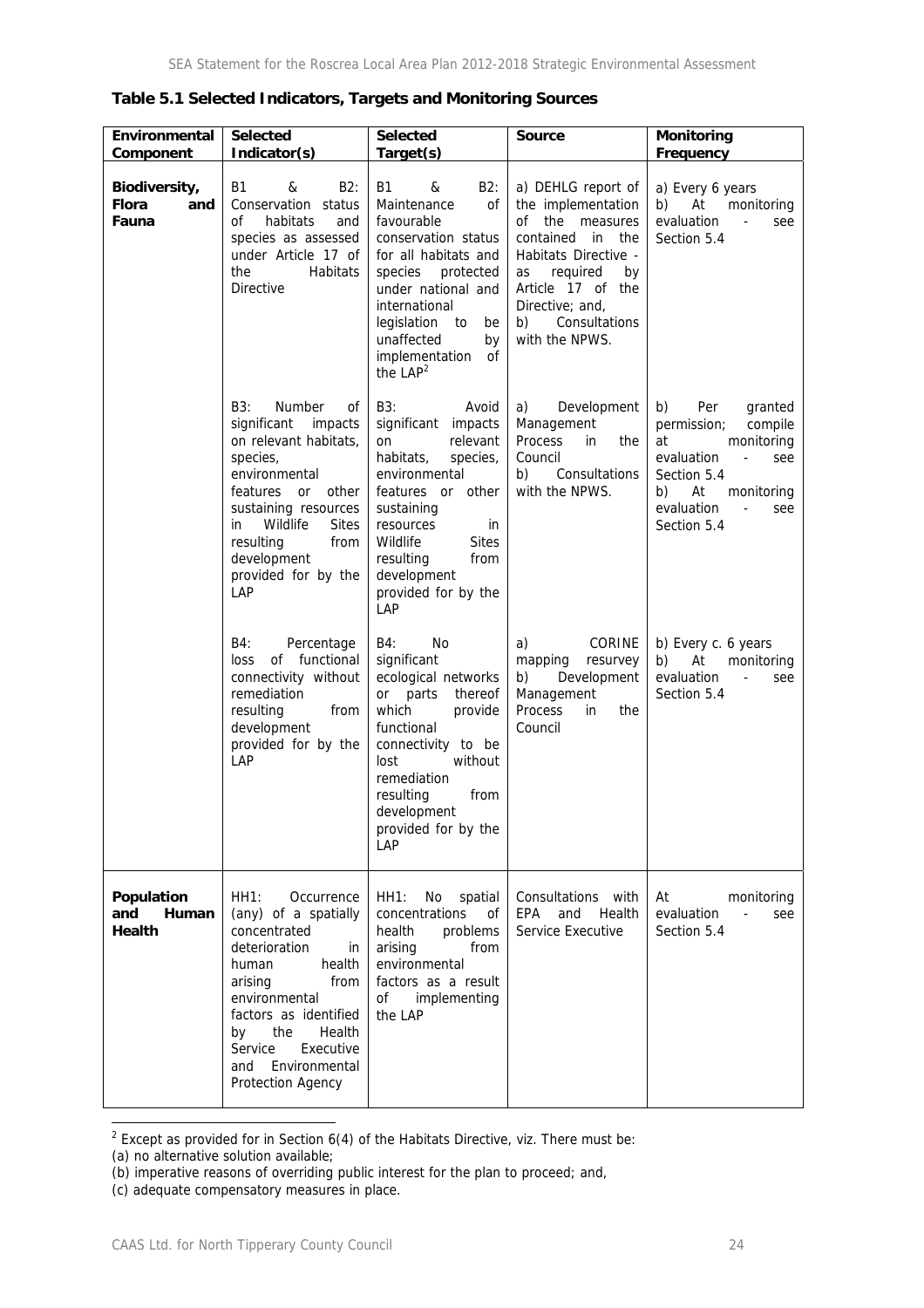| Environmental<br>Component | <b>Selected</b><br>Indicator(s)                                                                                                                                                                                                                       | <b>Selected</b><br>Target(s)                                                                                                                                                                                                                                                                                                                        | <b>Sources</b>                                                                                                              | <b>Monitoring</b><br>Frequency                                                                               |
|----------------------------|-------------------------------------------------------------------------------------------------------------------------------------------------------------------------------------------------------------------------------------------------------|-----------------------------------------------------------------------------------------------------------------------------------------------------------------------------------------------------------------------------------------------------------------------------------------------------------------------------------------------------|-----------------------------------------------------------------------------------------------------------------------------|--------------------------------------------------------------------------------------------------------------|
| Soil                       | $S1$ :<br>Area<br>οf<br>lands<br>brownfield<br>developed<br>in<br>the<br>the<br>town<br>over<br>lifespan of the LAP                                                                                                                                   | S1: Arising<br>from<br>increased levels of<br>brownfield<br>development,<br>a<br>reduced availability<br>of brownfield land<br>the<br>town<br>in<br>(subject<br>to<br>availability on the<br>open market, the<br>demand for such<br>land and the ability<br>for such lands to be<br>sustainably<br>re-<br>used) at the end of<br>the LAP's lifespan | Development<br>Management<br>Process<br>in<br>the<br>Council                                                                | Per<br>granted<br>compile<br>permission;<br>at<br>monitoring<br>evaluation<br>$\omega$<br>see<br>Section 5.4 |
| Water                      | W1: Classification of<br>Overall<br><b>Status</b><br>(comprised<br>of<br>ecological<br>and<br>chemical<br>status)<br>under the European<br>Communities<br>Environmental<br>Objectives (Surface<br>Waters) Regulations<br>2009 (SI No. 272 of<br>2009) | W1:<br>To<br>achieve<br>'good status' in all<br>bodies of surface<br>waters by 2015 and<br>to not knowingly<br>allow deterioration<br>in the status of any<br>surface water                                                                                                                                                                         | Data issued under<br>the<br>Water<br>Framework<br><b>Directive</b><br>Monitoring<br>Programme<br>for<br>Ireland (EPA, 2006) | Unknown                                                                                                      |
|                            | W2:<br>Groundwater<br>Quality<br><b>Standards</b><br>Threshold<br>and<br>Values<br>under<br><b>Directive</b><br>2006/118/EC                                                                                                                           | W2:<br>Compliance<br>Groundwater<br>with<br>Quality<br>Standards<br>Threshold<br>and<br>Values<br>under<br>Directive<br>2006/118/EC                                                                                                                                                                                                                 | Data issued under<br>the<br>Water<br>Framework<br><b>Directive</b><br>Monitoring<br>Programme<br>for<br>Ireland (EPA, 2006) | Unknown                                                                                                      |
|                            | W3:<br>Number of<br>incompatible<br>developments<br>granted permission<br>on lands which pose<br>- or are likely to<br>pose in the future -<br>a significant flood<br>risk                                                                            | W3:<br>Minimise<br>developments<br>granted permission<br>lands<br>which<br>on<br>pose - or are likely<br>to pose<br>in<br>the<br>future<br>$\omega$<br>a<br>significant flood risk<br>in compliance with<br>The<br>Planning<br>System and Flood<br>Risk Management<br>Guidelines<br>for<br><b>Planning Authorities</b>                              | Development<br>Management<br>Process<br>in<br>the<br>Council                                                                | Per<br>granted<br>permission;<br>compile<br>at<br>preliminary<br>monitoring evaluation<br>- see Section 5.4  |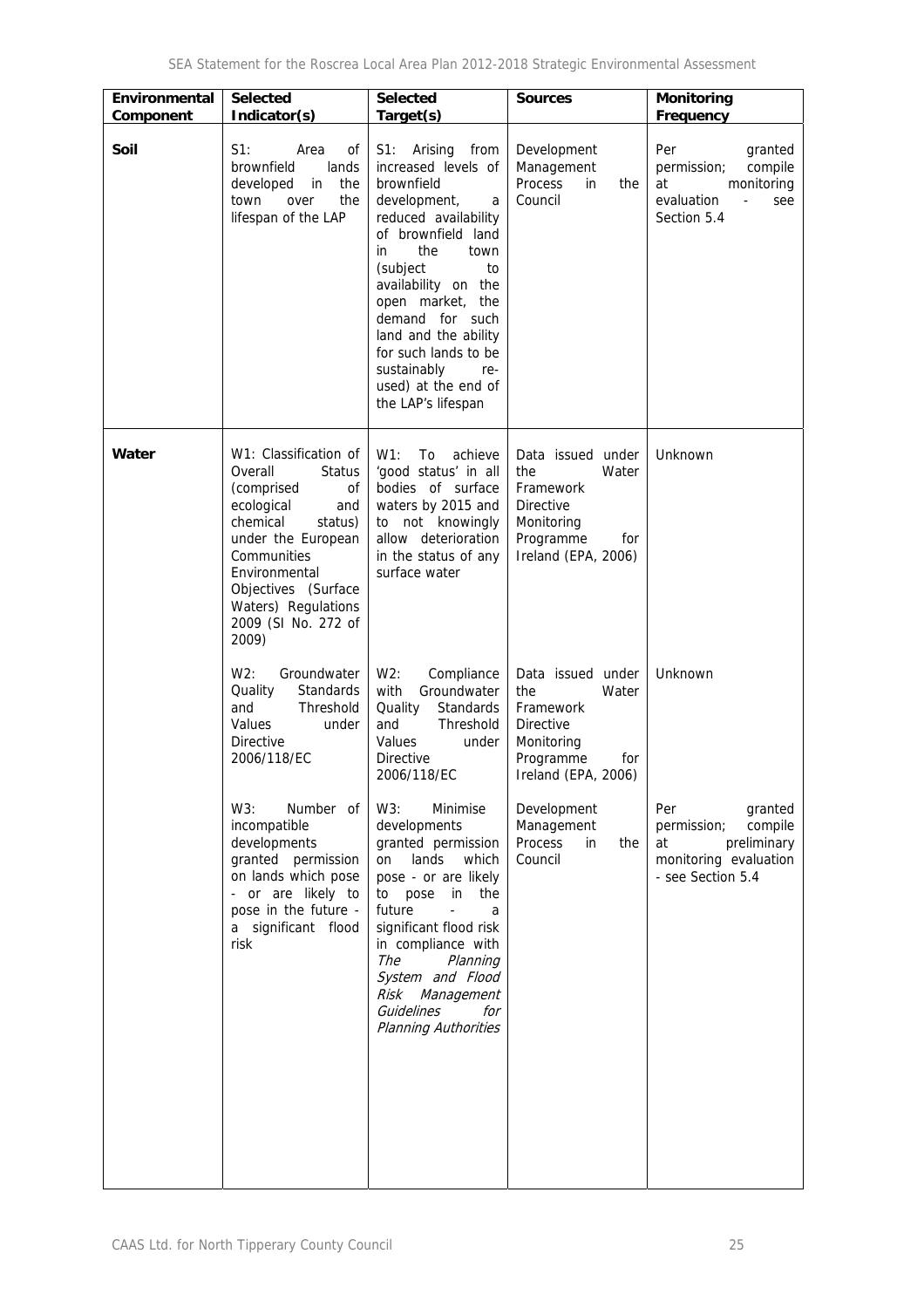| Environmental<br>Component               | <b>Selected</b><br>Indicator(s)                                                                                                                                                                                                               | <b>Selected</b><br>Target(s)                                                                                                                                                                                                                                                              | <b>Sources</b>                                                                                                                                                                           | <b>Monitoring</b><br>Frequency                                                                                                                                                                                                                    |
|------------------------------------------|-----------------------------------------------------------------------------------------------------------------------------------------------------------------------------------------------------------------------------------------------|-------------------------------------------------------------------------------------------------------------------------------------------------------------------------------------------------------------------------------------------------------------------------------------------|------------------------------------------------------------------------------------------------------------------------------------------------------------------------------------------|---------------------------------------------------------------------------------------------------------------------------------------------------------------------------------------------------------------------------------------------------|
| <b>Material</b><br><b>Assets</b>         | M1i:<br>Number of<br>developments<br>new<br>permission<br>granted<br>which<br>can<br>be<br>adequately<br>served<br>with waste water<br>treatment over the<br>lifetime of the Plan                                                             | M1i:<br>All<br>new<br>developments<br>granted permission<br>to be connected to<br>and<br>adequately<br>by waste<br>served<br>water<br>treatment<br>over the lifetime of<br>the Plan                                                                                                       | Development<br>Management<br>Process<br>in<br>the<br>Council                                                                                                                             | Per<br>granted<br>compile<br>permission;<br>at<br>monitoring<br>evaluation<br>$\blacksquare$<br>see<br>Section 5.4                                                                                                                                |
|                                          | M1ii:<br>Preparation<br>of a Water Services<br>Strategic Plan - in<br>compliance with the<br>Water Services Act -<br>for the functional<br>area of the Council                                                                                | M1ii:<br>For<br>the<br>Council to prepare<br>a Water Services<br>Strategic<br>Plan in<br>compliance<br>with<br>the Water Services<br>Act                                                                                                                                                  | North<br>Tipperary<br>County Council                                                                                                                                                     | Detail status of Plan<br>preparation<br>at<br>monitoring evaluation<br>- see Section 5.4                                                                                                                                                          |
|                                          | M2i:<br>Number<br>οf<br>non-compliances<br>with<br>the<br>48<br>parameters<br>identified<br>in<br>the<br>European<br>Communities<br>(Drinking<br>Water)<br>Regulations (No. 2)<br>2007 which present<br>a potential danger<br>to human health | $M2i$ :<br>No.<br>non-<br>compliances<br>with<br>the 48 parameters<br>identified in<br>the<br>European<br>Communities<br>(Drinking<br>Water)<br>Regulations (No. 2)<br>2007 which present<br>a potential danger<br>to human health as<br>result<br>οf<br>a<br>implementing<br>the<br>Plan | EPA<br>The<br>a)<br>Provision<br>and<br>Quality of Drinking<br>Water in Ireland<br>reports (EPA);<br>b) EPA Remedial<br>Action List; and,<br>c) North Tipperary<br><b>County Council</b> | a) Annual/biannual;<br>b) Annual/biannual;<br>c) Council's Water and<br>Waste<br><b>Services</b><br>Department<br>to<br>confirm<br>as<br>$\overline{\phantom{a}}$<br>appropriate - status of<br>supplies<br>listed<br>on<br>Remedial Action List. |
|                                          | $M2ii^3$ :<br>Preparation<br>of a Water Services<br>Strategic Plan - in<br>compliance with the<br>Water Services Act -<br>for the functional<br>area of the Council                                                                           | M2ii:<br>For<br>the<br>Council to prepare<br>a Water Services<br>Strategic Plan in<br>compliance with<br>the Water Services<br>Act                                                                                                                                                        | Tipperary<br>North<br>County Council                                                                                                                                                     | Detail status of Plan<br>preparation<br>at<br>monitoring evaluation<br>- see Section 5.4                                                                                                                                                          |
| Air<br>and<br>Climatic<br><b>Factors</b> | C1:<br>Percentage<br>οf<br>population<br>working within the<br>travelling to<br>town<br>work<br>by<br>public<br>transport or non-<br>mechanical means                                                                                         | $C1$ :<br>An<br>increase<br>in<br>the<br>percentage of the<br>population<br>travelling to work<br>by public transport<br>or non-mechanical<br>means                                                                                                                                       | Central<br><b>Statistics</b><br>Office                                                                                                                                                   | Every c. 5 years                                                                                                                                                                                                                                  |

3 Indicator and Target M2i are the same as Indicator and Target M1